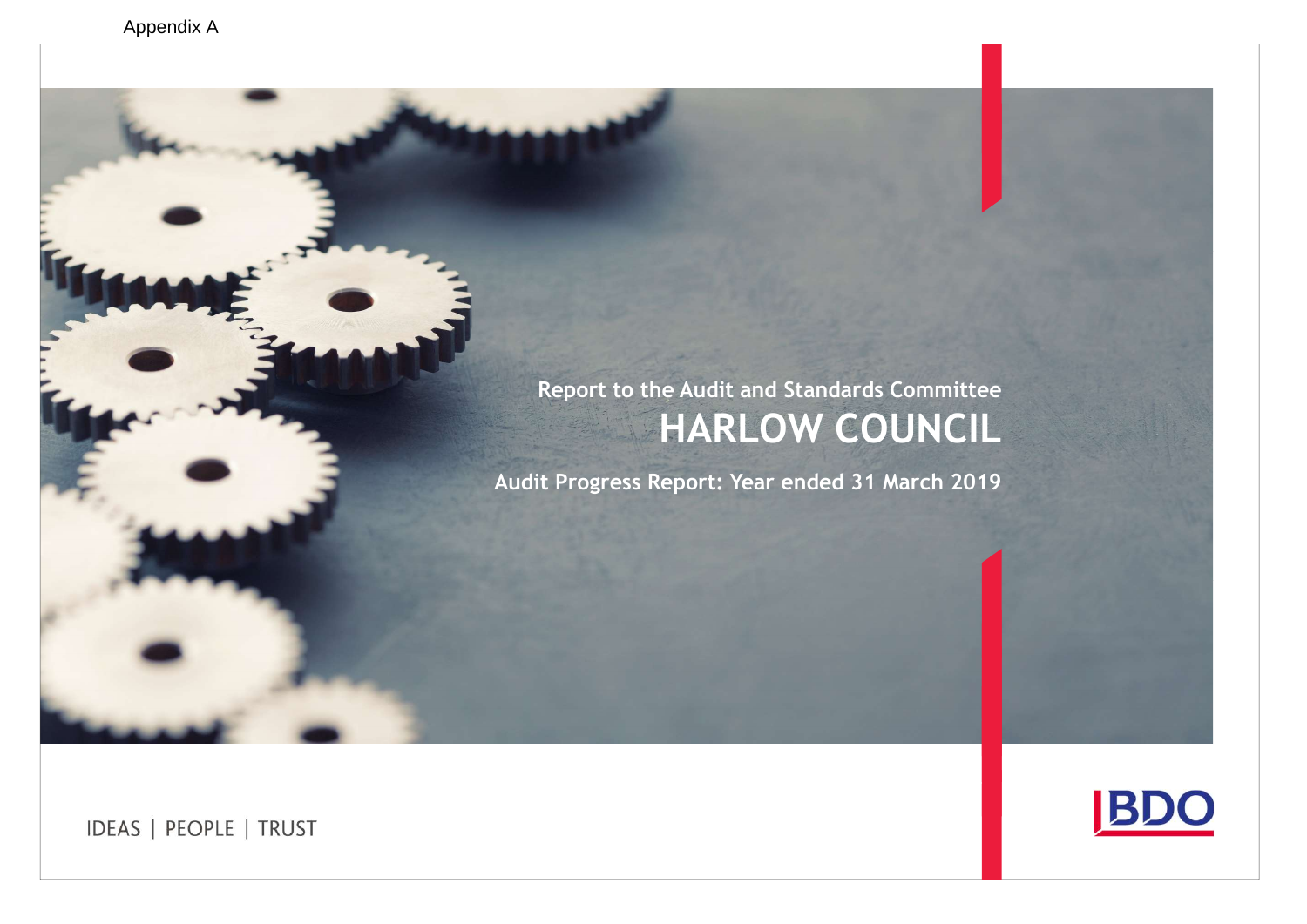

# **CONTENTS**

| $\mathbf{1}$   | Introduction                                                  | 3              |
|----------------|---------------------------------------------------------------|----------------|
|                | Welcome                                                       | 3              |
| $\overline{2}$ | Executive summary                                             | $\overline{4}$ |
|                | Overview                                                      | $\overline{4}$ |
|                | The numbers                                                   | 5              |
|                | Other matters                                                 | 6              |
| 3              | <b>Financial statements</b>                                   | $\overline{7}$ |
|                | Audit risks overview                                          | $\overline{7}$ |
|                | Management override of controls                               | 8              |
|                | Revenue (and expenditure) recognition                         | 9              |
|                | Property, plant & equipment and investment property valuation | 10             |
|                | Pension Liability valuation                                   | 12             |
|                | HTS pension costs and liability treatment                     | 14             |
|                | Other matters                                                 | 15             |
|                | Matters requiring additional consideration                    | 16             |
| 4              | Audit differences                                             | 17             |
|                | Unadjusted audit differences: summary                         | 17             |
|                | Unadjusted audit differences: detail                          | 18             |
|                | Adjusted audit differences: summary                           | 19             |
|                | Adjusted audit differences: Current year                      | 20             |
|                | Adjusted disclosure omissions and improvements                | 21             |
| 5              | Other reporting matters                                       | 22             |
|                | Reporting on other information                                | 22             |

|                | Whole of Government Accounts | 23 |
|----------------|------------------------------|----|
| 6              | Use of resources             | 24 |
|                | Overview                     | 24 |
|                | Other deficiencies           | 25 |
| $\overline{7}$ | Audit report                 | 26 |
|                | Overview                     | 26 |
| 8              | Independence and fees        | 27 |
|                | Independence                 | 27 |
| 9              | Appendices contents          | 28 |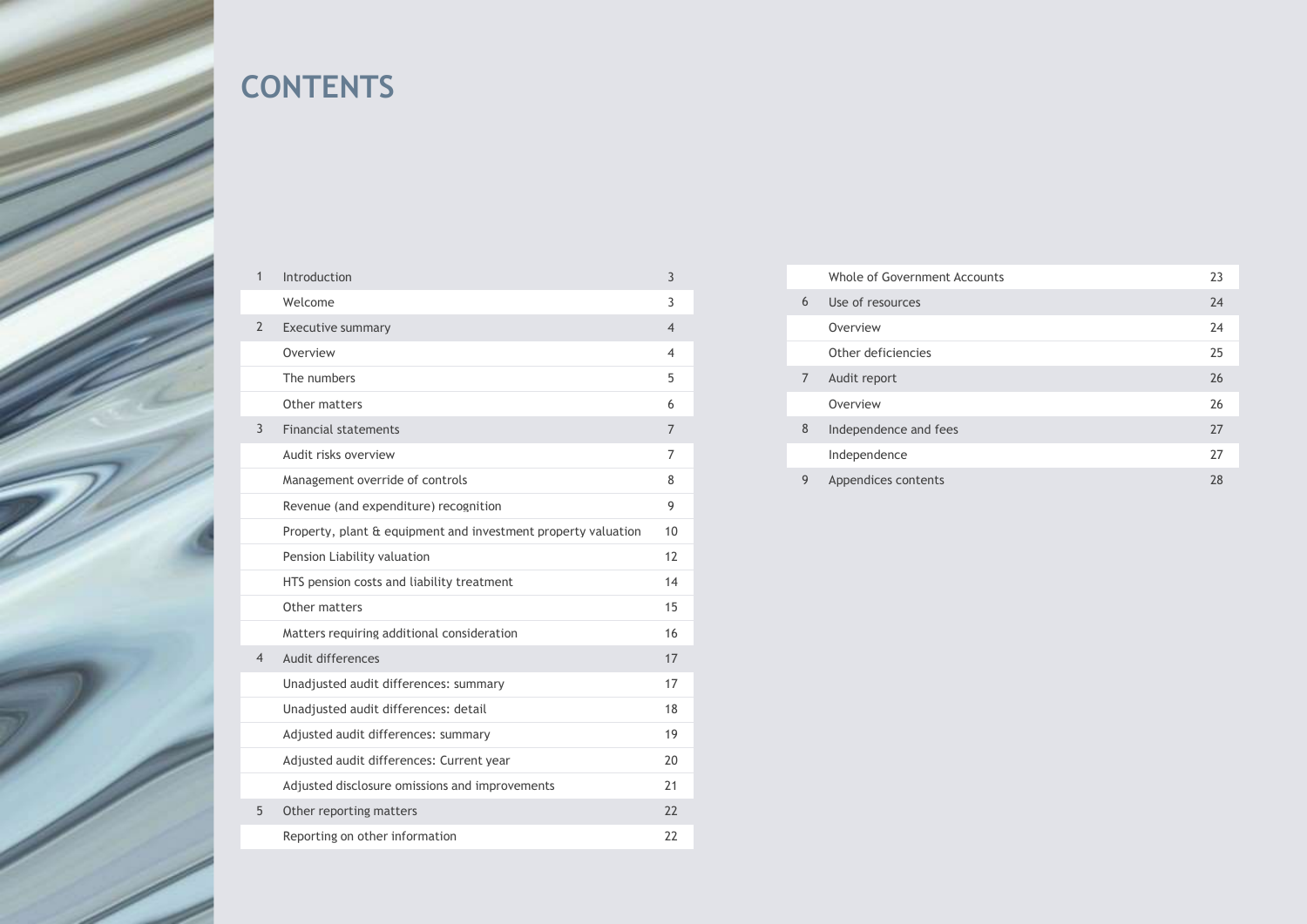

# **Contents**

Other reporting matters

Audit report

Independence and fees

Appendices contents

We have pleasure in presenting our Audit progress Report to the Audit and Standards Committee. This report is an integral part of our communication Introduction **Exercise 2020** Strategy with you, a strategy which is designed to ensure effective two **Intervention** WELCOME<br>
Introduction<br>
We have pleasure in presenting our Audit progress Report to the Audit and<br>
Standards Committee. This report is an integral part of our communication<br>
strategy with you, a strategy which is designed t Welcome **Example 2018** Way communication throughout the audit process with those charged Executive summary **Executive Summary** 

WELCOME<br>
Introduction<br>
Introduction<br>
Standards Committee. This report is an integral part of our communication<br>
Standards Committee. This report is an integral part of our communication<br>
strategy with you, a strategy which **INTERT COMMENT INTERT COMMENT INTER**<br>
Introduction<br>
Standards Committee. This report is an integral part of our communication<br>
started y with you, a strategy which is designed to ensure effective two<br>
way communication th **ELCOME**<br>
Introduction<br>
Standards Committee. This report saint progress Report to the Audit and<br>
Standards Committee. This report is an integral part of our communication<br>
strategy with you, a strategy which is designed to **WELCOME**<br>
Introduction<br>
We have pleasure in presenting our Audit progress Report to the Audit and<br>
Standards Committee. This report is an integral part of our communication<br>
startedy with you, a strategy which is designed Committee. During the completion stage of the audit it is essential that we engage with the Audit and Standards Committee on the results of our audit Use of resources and the Group and the Council financial statements and use of resources comprising: audit work on key risk areas, including significant estimates and judgements made by management, critical accounting policies, any significant deficiencies in internal controls, and the presentation and disclosure in the financial statements. We have pleasure in presenting our Audit progress Report to the Audit and Standards Committee. This report is an integral part of our communication way communication throughout the audit process with those charged with gov Financial statements **Exercise Statements** It summarises our progress in completing the planned audit approach for<br>the year ended 31 March 2019, specific audit findings and areas requiring Audit differences **Exercíal Contract Contract Contract Contract Contract Contract Contract Contract Contract Contract Contract Contract Contract Contract Contract Contract Contract Contract Contract Contract Contract Contr** 

We look forward to discussing these matters with you at the Audit and Standards Committee meeting and to receiving your input.

In the meantime if you would like to discuss any aspects in advance of the meeting we would be happy to do so.

We would also like to take this opportunity to thank the management and during the audit.

6 September 2019



# Lisa Clampin Engagement Lead

t: +44(0)1473 320716 m: +44(0)7791 397160 e: lisa.clampin@bdo.co.uk



# Francesca Palmer Audit Manager

t: +44 (0) 1473 320 739 m: +44 (0) 7970 126254 e: francesca.palmer@bdo.co.uk



# Emma Etherington Audit senior

t: +44 (0) 1473 320802 m: +44 (0) 7583 180999 e: emma.etherington@bdo.co.uk

Underlient is independent of the frame of the transmission Report for the year and the presentation and<br>distribute meeting and to receive matters with you at the Audit and<br>the meeting we would be happy to do so.<br>He meeting The contents of this report relate only to those matters which came to our attention during the conduct of our normal audit procedures which are designed primarily for the purpose of expressing our opinion on the Group and the Council financial statements and use of resources. This report has been prepared solely for the use of the Audit and Standards Committee and those charged with governance. In preparing this report we do not accept or assume responsibility for any other purpose or to any other person. For more information on our respective responsibilities please see the appendices.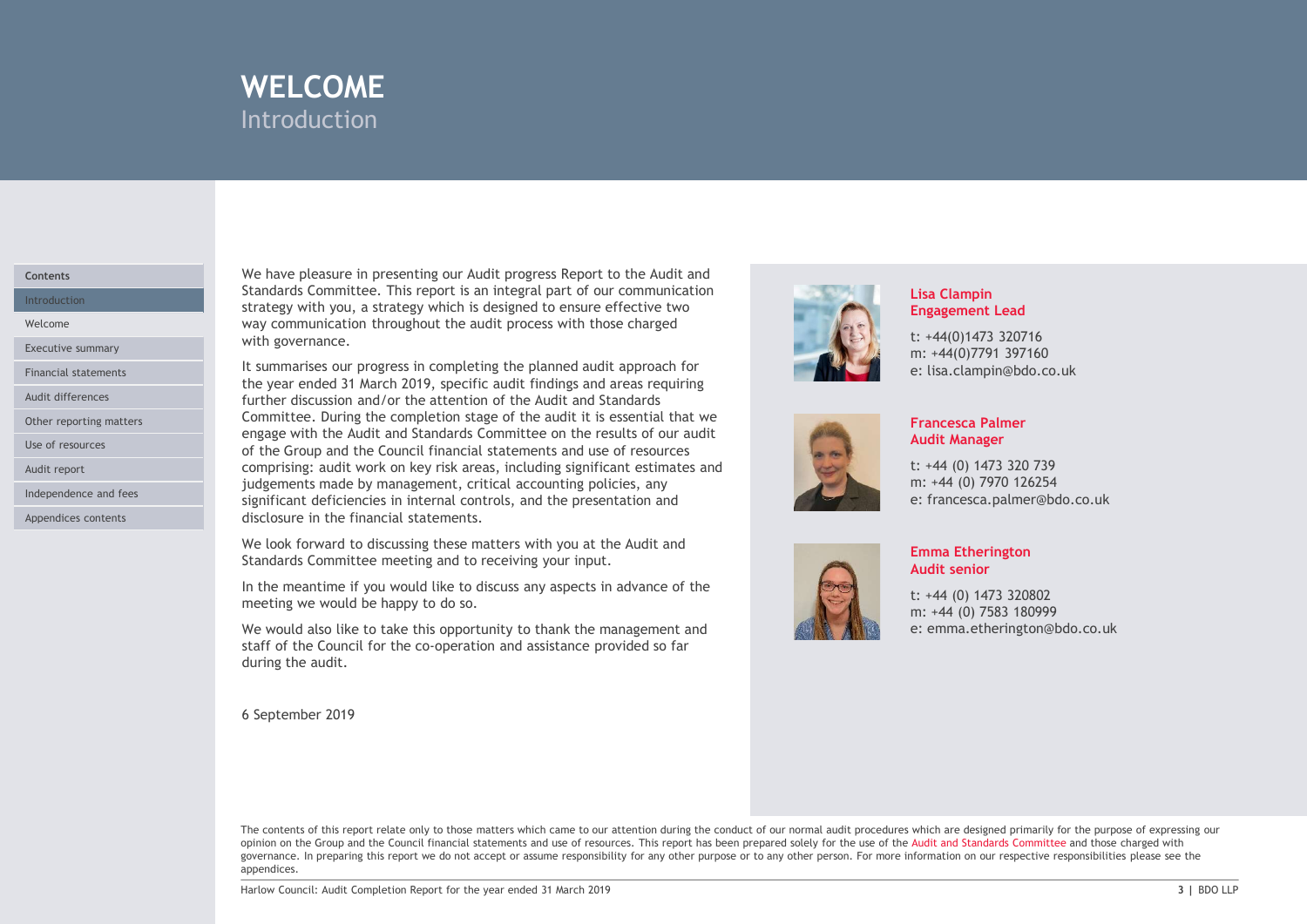# OVERVIEW EXECUTIVE SUMMARY Executive summary

# Contents

The numbers

Other matters

Financial statements

Other reporting matters

Use of resources

Audit report

Independence and fees

Appendices contents

This summary provides an overview of the audit matters identified to Introduction<br> **Introduction**<br> **Introduction**<br> **Introduction** Executive summary **Executive summary and Standards Executive summary** and Standards **Executive Standards** Committee in reviewing the results Overview commetted in terretaing the research of the audit of the financial statements and use of resources of the Group for the year ended 31 March 2019.

It is also intended to promote Audit differences **Exercise Exercise Communication and Communication** discussion and to ensure that the results of the audit appropriately incorporate input from those charged with governance.



# **Overview Overview** *Contract and the contract of the contract of the contract of the contract of the contract of the contract of the contract of the contract of the contract of the contract of the contract of the contr*

Our audit work is on going, and subject to the successful resolution of outstanding matters, we anticipate issuing our opinion on the Group's financial statements and the Council's use of resources for the year ended 31 March 2019 on 24 October 2019. Overview<br>Our audit work is on going, and subject to the successful resolution of<br>outstanding matters, we anticipate issuing our opinion on the Group's<br>financial statements and the Council's use of resources for the year en

Delays have occurred to the original timetable as a result of significant adjustments being required to be made to the accounts and in adequate working papers being provided for audit in a timely way.

Outstanding matters are listed on page 31 in the appendices.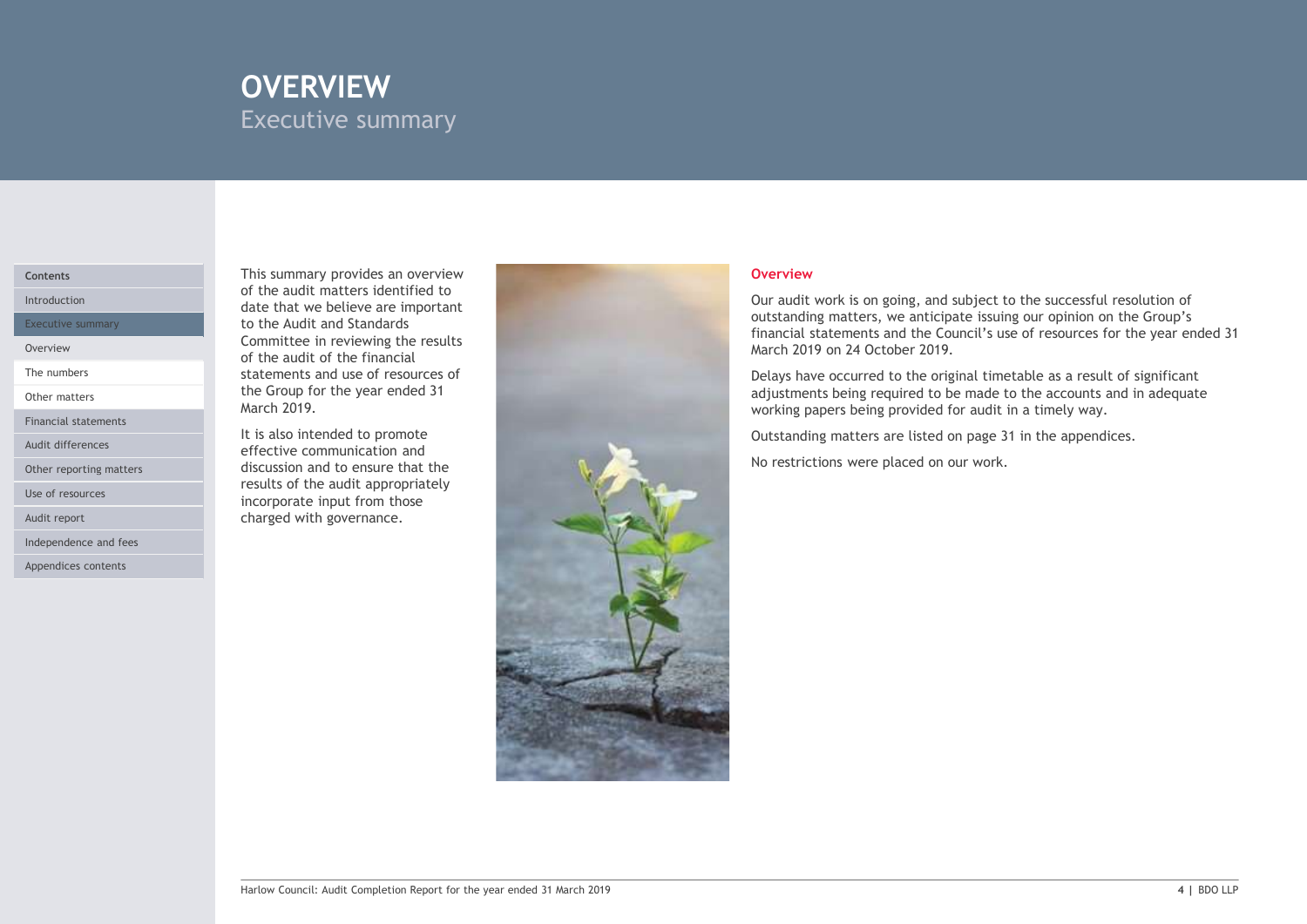# THE NUMBERS Executive summary

based on gross expenditure.

from £2,461,000 to £2,186,000 as a result of a decrease in expenditure

Executive summary

The numbers

Other matters

Financial statements

Audit differences

Other reporting matters

Use of resources

Audit report

Independence and fees

Appendices contents

### Final materiality Contents Material misstatements

Introduction **Exercise 2 Interpretation** Group final materiality was determined **ULCOM** Our audit has identified Our audit has identified the following material misstatements to date:

- Overview **EXECUTE:** We have decreased our materiality **Theoreth Contract** overview **CONTR** • Incorrect grossing up in Debtors and Creditors resulting in an adjustment of £3,109,000 to the balance sheet only.
	- Incorrect treatment of HTS pension liability in single entity and group accounts. The overall impact of this is an increase in the Pensions Liability of expenditure of £1,362,000. This error also results in a prior period adjustment.

Management has amended the financial statements for these issues, which of the McCloud Judgment of £1,052,000 which has increases the deficit on the provision of services by £0.2 million.

# Unadjusted audit differences

We have identified audit adjustments to date that, if posted, would increase the deficit on the provision of services by £168,000.

# Audit scope

£11,613,000 and a decrease in Our approach was designed to ensure we obtained the required level of assurance across the components of the Group in accordance with ISA (UK) 600 Unadjusted audit differences<br>We have identified audit adjustments to<br>date that, if posted, would increase the<br>deficit on the povision of services by<br>£168,000.<br>Audit scope<br>Our approach was designed to ensure we<br>obtained the

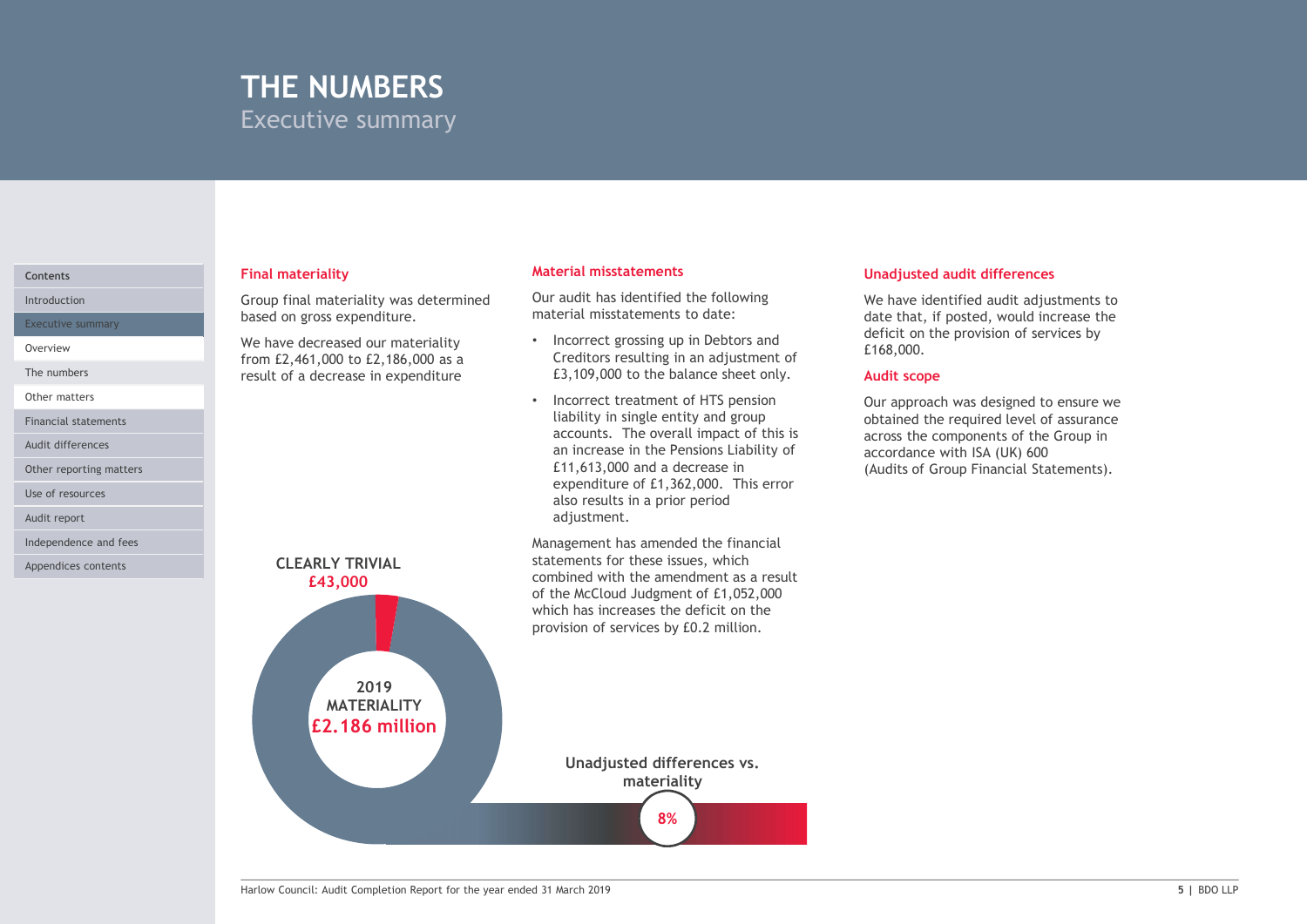# OTHER MATTERS Executive summary

Executive summary

The numbers

Other matters

Financial statements

Audit differences

Independence and fees Appendices contents

# **Financial reporting Contents of the Content of Contents of the Content of Trumper Contents of the Content of Trumper Content of Trumper Contents of Trumper Content of Trumper Content of Trumper Content of Trumper Content**

**COTHER MATTERS**<br>
Executive summary<br>
Financial reporting<br>
• The Pension liability for HTS was included within the<br>
single entity accounts due to the guarantee provided<br>
• Confirmation on<br>
by the Council to Essex Pension Fu single entity accounts due to the guarantee provided  $\bullet$  Confirmation on fraud, contingent liabilities and by the Council to Essex Pension Fund. Audit enquires Overview **Exercise 2 Conserversions** and discussions with management identified that as **Conserversions** at the set **Re** and discussions with management identified that as<br>the circumstances relating to the Guarantee have not **the Container THER MATTERS**<br>
examples are all the solution of the matter so there are also there are also there are also taken to the guarantee provided<br>
time persistal in the person time of the guarantee provided and incurrent of the council . Management amended the statements so that the HTS Liability of £13,174,000 is now included in the group accounts only. **COTHER MATTERS**<br>
Financial reporting summary<br>
Financial reporting summary<br>
• The Pension liability for HTS was included within the<br>
single entity accounts due to the guarantee provided<br>
by the Council to Essex Pension Fun Financial reporting<br>
• The Pension liability for HTS was included within the<br>
• The Pension liability for HTS was included within the<br>
• confirmation on<br>
by the Council to Essex Pension Fund. Audit enquires<br>
• confirmatio Financial reporting<br>
• The Pension liability for HTS was included within the<br>
• Single entity accounts due to the guarantee provided<br>
• Confirmation on<br>
by the Council to Essex Pension Fund. Audit enquires<br>
• Confirmatio Financial reporting<br>
• The Pension liability for HTS was included within the<br>
ensigned entity accounts due to the guarantee provided<br>
• Confirmation on<br>
by the Council to Essex Pension Fund. Audit enquires<br>
and discussion Financial reporting<br>
• The Pension liability for HTS was included within the<br>
single entity accounts due to the guarantee provided<br>
by the Confirmation on<br>
by the Council to Essex Pension Fund. Audit enquires<br>
and discuss Introduction **Contact Contact Contact Contact Contact Contact Contact Contact Contact Contact Contact Contact Contact Contact Contact Contact Contact Contact Contact Contact Contact Contact Contact Contact Contact Contact** 

- identified impacting the current year. Other reporting matters **and the set of the set of the set of the set of the reporting matters**
- Use of resources<br> **Use of resources**<br> **Example 2018**<br> **Example 2018**<br> **Example 2018**<br> **Example 2018**<br> **Example 2018**<br> **Example 2018**<br> **Example 2019**<br> **Example 2019**<br> **Example 2019**
- in the Statement of Accounts with the financial statements is still pending review Audit report **Audit report Audit report Audit report Audit report Audit report Audit report Audit report Audit report Audit report Audit report Audit report Audit report Audit report Audit report** 
	- or misleading with other information we are aware of.
	- million for a full assurance review of the Whole of Government Accounts Data Collection Tool.

# Other matters that require discussion or confirmation

- subsequent events.
- 

# Independence

We confirm that the firm and its partners and staff involved in the audit remain independent of the Financial Reporting Council's Ethical Standard.

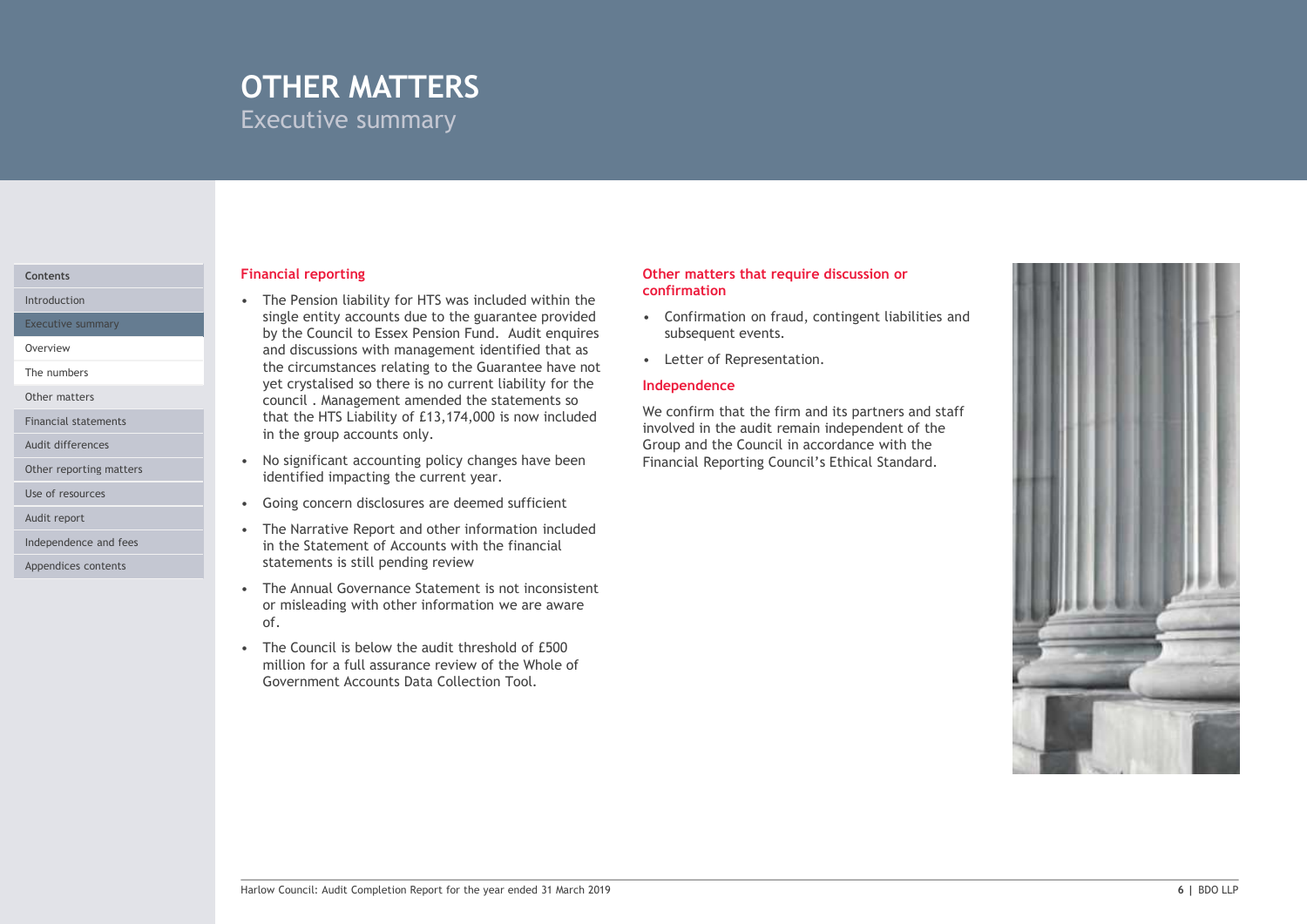# AUDIT RISKS OVERVIEW

# Contents

| statements                                                                                                                                                          | <b>AUDIT RISKS OVERVIEW</b>                                                                                         |                    |                                                                |                                   |                                   |                                        |                                                                                                                                                                                                                                                                                                                                |  |  |
|---------------------------------------------------------------------------------------------------------------------------------------------------------------------|---------------------------------------------------------------------------------------------------------------------|--------------------|----------------------------------------------------------------|-----------------------------------|-----------------------------------|----------------------------------------|--------------------------------------------------------------------------------------------------------------------------------------------------------------------------------------------------------------------------------------------------------------------------------------------------------------------------------|--|--|
|                                                                                                                                                                     | direction of the efforts of the engagement team.                                                                    |                    |                                                                |                                   |                                   |                                        | As identified in our Audit Plan dated 28 February 2019 we assessed the following matters as being the most significant risks of material misstatement in the<br>financial statements. These include those risks which had the greatest effect on: the overall audit strategy; the allocation of resources in the audit and the |  |  |
| <b>Financial statements</b><br>Audit risks overview                                                                                                                 | <b>Audit Risk</b>                                                                                                   | <b>Risk Rating</b> | <b>Significant Management</b><br><b>Estimates or Judgement</b> | <b>Use of Experts</b><br>Required | Error<br>Identified               | Significant<br><b>Control Findings</b> | Discussion points / Letter of<br>Representation                                                                                                                                                                                                                                                                                |  |  |
| Management override of controls<br>Revenue (and expenditure)                                                                                                        | Management<br>override of controls                                                                                  | Significant        | Yes                                                            | No                                | Work in progress                  |                                        |                                                                                                                                                                                                                                                                                                                                |  |  |
| Property, plant & equipment and<br>investment property valuation                                                                                                    | Revenue<br>Recognition                                                                                              | Significant        | No                                                             | No                                | Work in progress                  |                                        |                                                                                                                                                                                                                                                                                                                                |  |  |
| Property, plant & equipment and<br>investment property valuation<br>Pension Liability valuation<br>Pension liability assumptions<br>HTS pension costs and liability | Property, Plant &<br>Equipment and<br><b>Investment Property</b><br>valuation                                       | Significant        | Yes                                                            | Yes                               | Yes, adjusted<br>Work in progress |                                        |                                                                                                                                                                                                                                                                                                                                |  |  |
|                                                                                                                                                                     | Pension liability<br>valuation                                                                                      | Significant        | Yes                                                            | Yes                               | Yes, adjusted                     | No                                     | Yes                                                                                                                                                                                                                                                                                                                            |  |  |
| Matters requiring additional<br>Other reporting matters                                                                                                             | Treatment of HTS<br>pension costs and<br>liability                                                                  | Significant        | Yes                                                            | No                                | Yes, adjusted                     | No                                     |                                                                                                                                                                                                                                                                                                                                |  |  |
|                                                                                                                                                                     |                                                                                                                     |                    |                                                                |                                   |                                   |                                        |                                                                                                                                                                                                                                                                                                                                |  |  |
| Independence and fees<br>Appendices contents                                                                                                                        | $\equiv$ Areas requiring your attention<br>Harlow Council: Audit Completion Report for the year ended 31 March 2019 |                    |                                                                |                                   |                                   |                                        | 7   BDO LLP                                                                                                                                                                                                                                                                                                                    |  |  |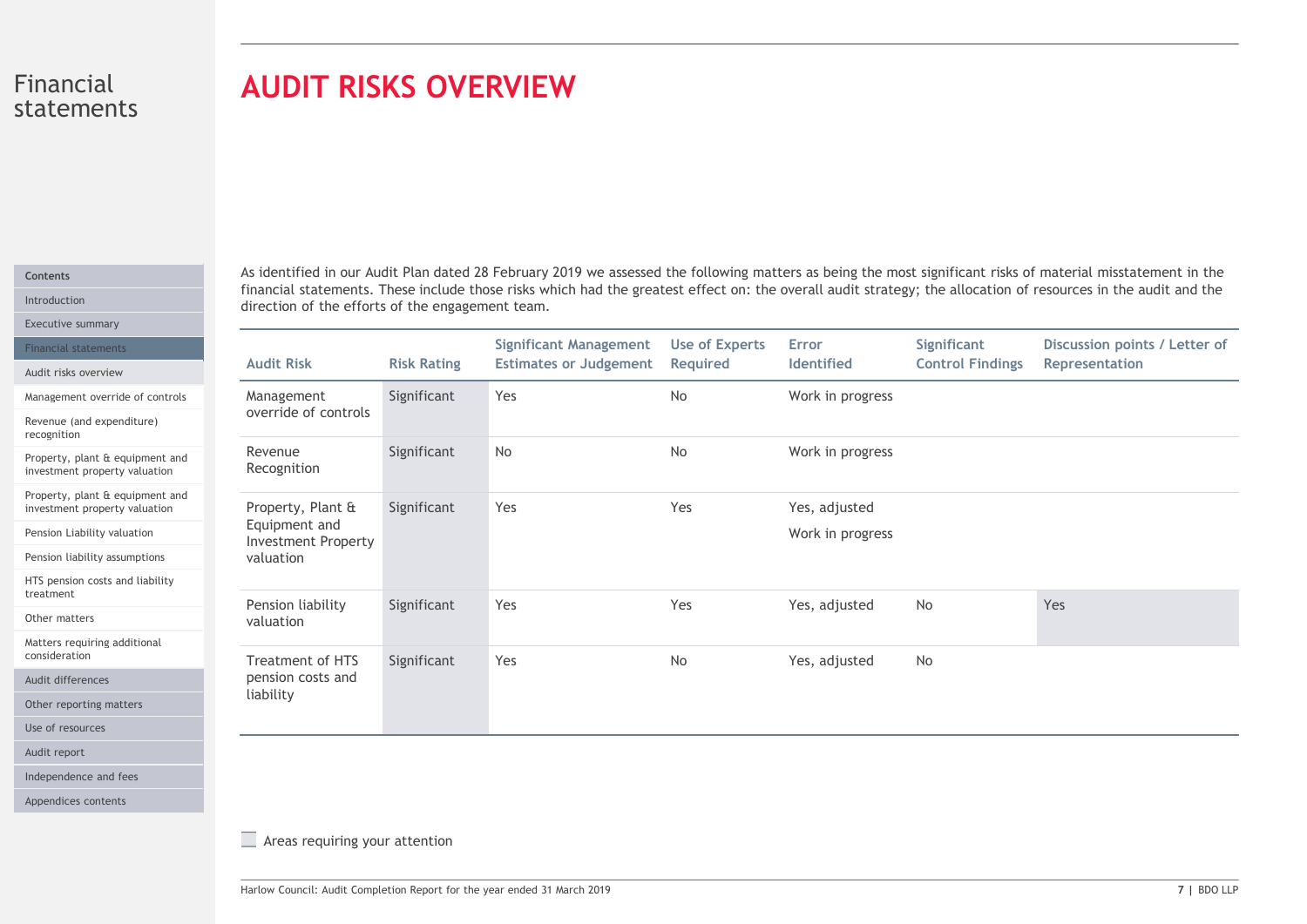# MANAGEMENT OVERRIDE OF CONTROLS

# Contents

Audit risks overview

Management override of controls

Revenue (and expenditure) recognition

Property, plant & equipment and investment property valuation

Property, plant & equipment and investment property valuation

Pension Liability valuation

Pension liability assumptions

HTS pension costs and liability treatment

Other matters

Matters requiring additional consideration

Audit differences

Other reporting matters

Use of resources

Audit report

Independence and fees

Appendices contents

Introduction **that management is in**  $I_{\text{A}}(UK)$   $I_{\text{A}}(UK)$  and  $I_{\text{B}}(UK)$  and  $I_{\text{B}}(IK)$ Executive summary **Executive summary a unique position to West Bank** Financial statements **Example 19 Perpetrate fraud.** The contracter of the contracted of the contracted of the contracted of the contracted of the contracted of the contracted of the contracted of the contracted of the cont

> Significant risk Normal risk

judgement Use of experts Unadjusted error Adjusted error

Significant management

Additional disclosure required Significant Control Findings Letter of Representation point

# Risk description

**ISA (UK) 240 - The auditor's responsibilities relating to fraud in an audit of financial statements requires us to presume that the risk of management override of controls is present and significant in all entities.<br>Werk** that the risk of management override of controls is present and significant in all entities. ISA (UK) 240 presumes<br>
ISA (UK) 240 - The auditor's responsibilities relating to fraud in an audit of financial statements requires us to presume

# Work performed

We carried out the following planned audit procedures:

- **ERRIDE OF CONTROLS**<br>
Sisk description<br>
1964 (Wi) 240 The auditor's responsibilities relating to fraud in an audit of financial statements requires us to presume<br>
that the risk of management overried of controls is prese We will determine key risk characteristics to filter the population of journals. We will use our IT team to assist with the journal extraction **ERRIDE OF CONTROLS**<br> **EACT AND 200** - The auditor's responsibilities relating to fraud in an audit of financial statements requires us to presume<br>
that the risk of management override of controls is present and significan **Risk description**<br> **Risk description**<br>
Risk description<br>
ISA (UK) 240 - The auditor's responsibilities relating to fraud in an audit of financial statements requires us to presume<br>
that the risk of management override of
- appropriateness and the existence of any systematic bias
- Farlow Council: Audit Completion Report for the year ended 31 March 2019 8 | BDO LLP<br>
Harlow Council: Audit Constrained Report for the year ended 31 March 2019 8 | BDC Council: Audit Constrained Audit<br>
Unagitated error<br>
Ad

# Results

Our work in this area is in progress.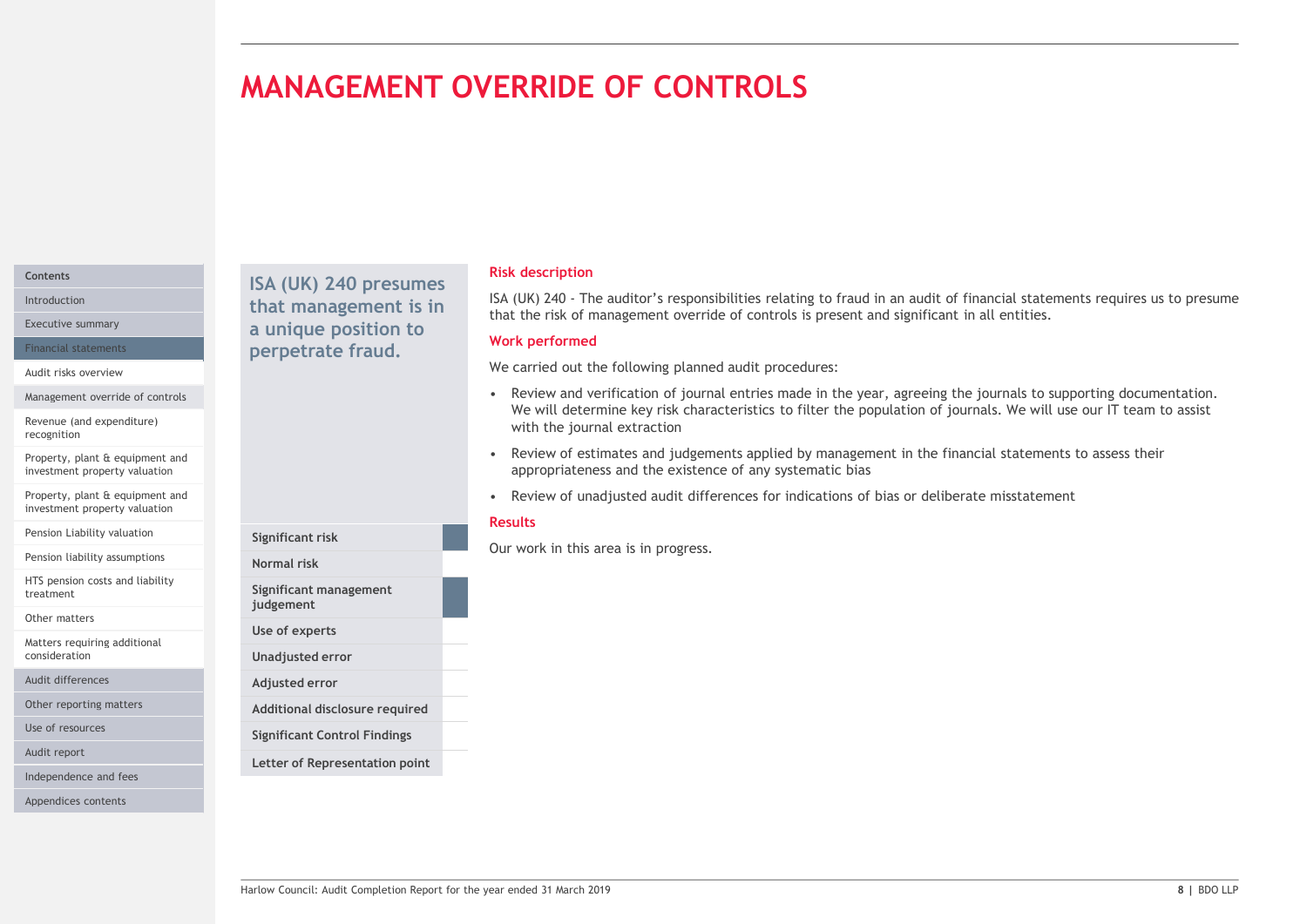# REVENUE (AND EXPENDITURE) RECOGNITION

# Contents

Management override of controls

Revenue (and expenditure) recognition

Property, plant & equipment and investment property valuation

Property, plant & equipment and investment property valuation

Pension Liability valuation

Pension liability assumptions<br>
Normal risk

HTS pension costs and liability treatment

Other matters

Matters requiring additional consideration

Audit differences

Other reporting matters

Use of resources

Audit report

Independence and fees

Appendices contents

Under auditing Introduction **Standards there is a** We consider the Unitroduction Executive summary **Executive summary presumption that** expenditure expenditure Financial statements **Example 20 income recognition** and the public Audit risks overview **Exercise Service Service Service Connect Presents a fraud risk.** Reporting Council.

Significant risk

judgement Use of experts Unadjusted error Adjusted error

Significant management

Additional disclosure required Significant Control Findings Letter of Representation point

### Risk description

We consider there to be a significant risk in respect of the existence (recognition) of revenue and capital grants that are subject to performance conditions before these may be recognised as revenue in the comprehensive income and expenditure statement (CIES) and fees and charges.

In the public sector the risk of fraud in revenue recognition is modified by Practice Note 10 issued by the Financial Reporting Council. This states that auditors should also consider the risk that material misstatements may occur through the manipulation of expenditure recognition. This risk is identified as being relevant to cut-off of expenditure, where testing will be focussed.

# Work performed

We carried out the following planned audit procedures:

- Tested an increased sample of grants included in income to documentation from grant paying bodies and check whether recognition criteria have been met
- Tested an increased sample of fees and charges to ensure they have been recorded in the correct period and to ensure that all income that should have been recorded has been recognised
- From the the council of the state of the year ended and income to documentation from grant paying books and check<br>
Tested an increased sample of fees and charges to ensure the have been recorded in the correct period and t • Tested an increased sample of expenditure either side of year end, to confirm that expenditure has been recorded Normal risk in the correct period and that all expenditure that should have been recorded at year end has been.

# Results

Our work in this area is in progress.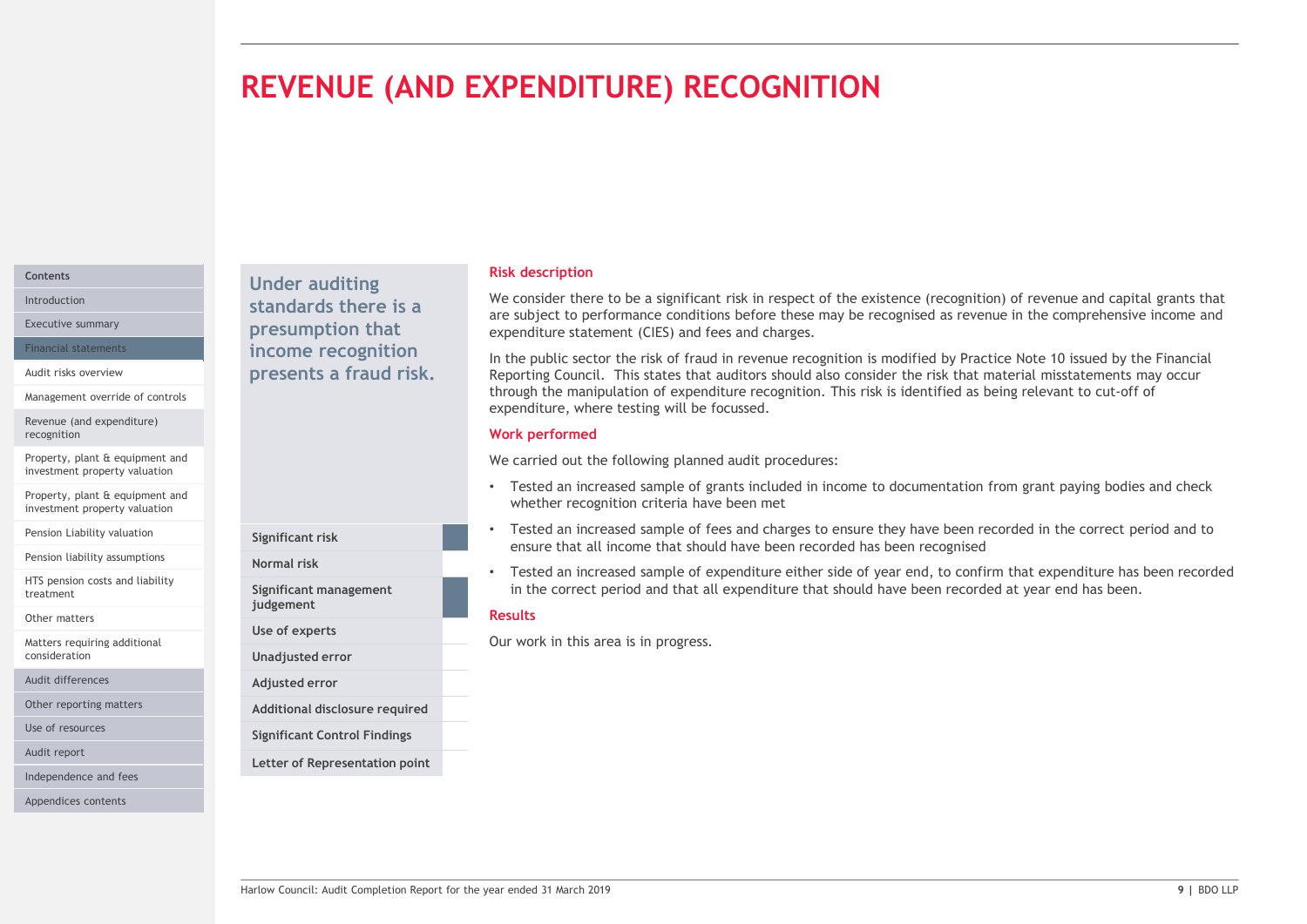# **THE EQUIPMENT AND INVESTMENT PROPERTY**<br>
Risk description<br>
local authorities are required to ensure that the carrying value of property, plant and equipment (PPE) is not<br>
materially different to the current value of fair v PROPERTY, PLANT & EQUIPMENT AND INVESTMENT PROPERTY **VALUATION**

# **Contents**

Management override of controls

Revenue (and expenditure) recognition

Property, plant & equipment and investment property valuation

Property, plant & equipment and investment property valuation

Pension Liability valuation

Pension liability assumptions

HTS pension costs and liability treatment

Other matters

Matters requiring additional consideration

Audit differences

Other reporting matters

Use of resources

Audit report

Independence and fees

Appendices contents

There is a risk over the Introduction **Example 2 Valuation of land, Example 2 LOCAL AUTH** Executive summary **Executive summary Executive summary Executive summary Executive summary** Financial statements **Example 11 investment properties** The Code require Audit risks overview **EXEC EXECUTE:** Where valuations are **the set of Syears**). In the based on significant assumptions.

Normal risk

Use of experts

Adjusted error

Significant management

Letter of Representation point

# Risk description

Local authorities are required to ensure that the carrying value of property, plant and equipment (PPE) is not materially different to the current value or fair value (as applicable) at the balance sheet date. PPE values are subject to valuation changes and material judgemental inputs and estimation techniques.

The Code requires management to carry out a full valuation of its land and buildings on a periodic basis (at least every 5 years). In the intervening years, management is required to assess whether there has been a material change in the value of its assets that should be accounted for. Fisk description<br>
Risk description<br>
Risk description<br>
Incardially different to the current value of any value of property, plant and equipment (PPE) is not<br>
to valuation changes and material in determining variant simple ( **Risk description**<br>
Local authorities are required to ensure that the carrying value of property, plant and equipment (PPE) is not<br>
materially different to the current value of rair value (as applicable) at the balance she **Risk description**<br>
Local authorities are required to ensure that the carrying value of property, plant and equipment (PPE) is not<br>
materially different to the current value or fair value (as applicable) at the balance she materially different to the current value or fair value (as applicable) at the balance sheet date. PPE values are subject<br>The Code requires management to carry out a full valuation of its land and buildings on a periodic b

As part of the 5 year rolling re-valuation programme, approximately 20% of the land and buildings assets have been revalued in 2018/19.

# Work performed

We carried out the following planned audit procedures:

- if we can rely on the management expert Significant risk **Significant risk** entertainment of the viewed the instructions provided to the valuer and review the valuer's skills and expertise in order to determine
	- Confirm that the basis of valuation for assets valued in year is appropriate based on their usage
- sizes judgement experience of the viewed accuracy and completeness of asset information provided to the valuer such as rental agreements and
- Significant risk<br>
We carried out the following planned audit procedures:<br>
We carried out the following planned audit procedures:<br>
In New Council: All the Council of the year ended the valuer and review the valuer's skills follow up valuation movements that appear unusual Unadjusted error **Starfer Engles** • Reviewed assumptions used by the valuer and movements against relevant indices for similar classes of assets and
- Reviewed the basis for the approach to calculation of useful economic life for housing assets given the recent Additional disclosure required entity change in valuer and approach
- materially accurate. Significant Control Findings • Confirm that PPE not specifically revalued in the year was assessed to ensure their reported values remain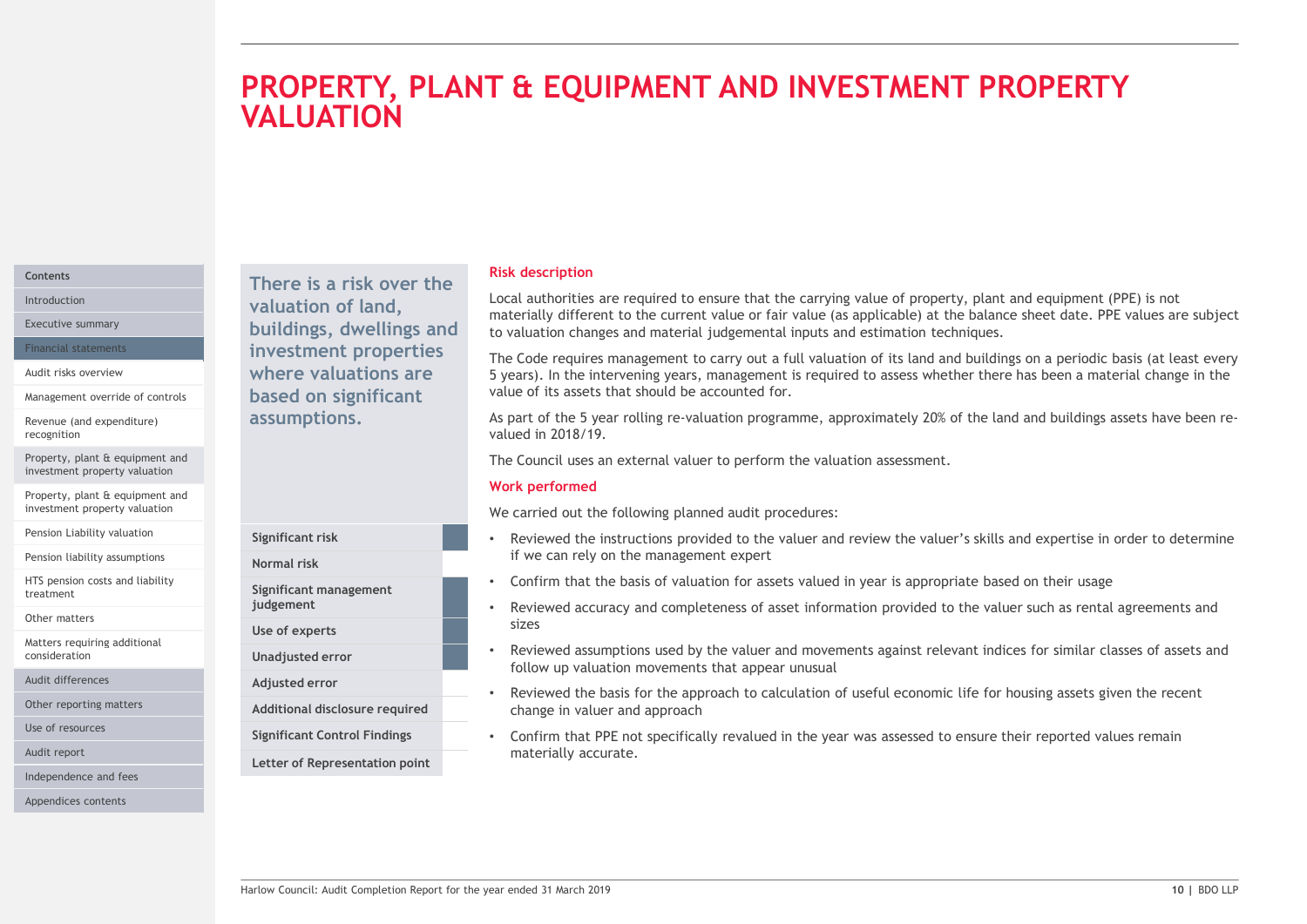# **T & EQUIPMENT AND INVESTMENT PROPERTY**<br>Results<br>We have reviewed the instructions to valuer and their skills and expertise and confirmed that we can rely on then as<br>We have confirmed that the basis for valuation is appropr **FE EQUIPMENT AND INVESTMENT PROPERTY**<br>Results<br>We have reviewed the instructions to valuer and their skills and expertise and confirmed that we can rely on then as<br>management experts.<br>We have confirmed that the basis for v PROPERTY, PLANT & EQUIPMENT AND INVESTMENT PROPERTY VALUATION

# Contents

Management override of controls

Revenue (and expenditure) recognition

Property, plant & equipment and investment property valuation

Property, plant & equipment and investment property valuation

Pension Liability valuation

Pension liability assumptions

HTS pension costs and liability treatment

Other matters

Matters requiring additional consideration

Audit differences

Other reporting matters

Use of resources

Audit report

Independence and fees

Appendices contents

Introduction **Exercise Production Controllering Controllering Controllering Controllering Controllering Controllering Controllering Controllering Controllering Controllering Controllering Controllering Controllering Cont** Executive summary **Executive summary buildings, dwellings and Machines and Constitution** Financial statements **Example 11 investment properties Example 2018** Audit risks overview **Audit risks overview Audit risks overview Audit risks overview Audit Comment Support** assumptions.

| Significant risk<br>Normal risk<br>Significant management<br>judgement<br>Use of experts<br>Unadjusted error<br>Adjusted error<br>Additional disclosure required<br><b>Significant Control Findings</b><br>Letter of Representation point<br>11   BDO LLP<br>Harlow Council: Audit Completion Report for the year ended 31 March 2019 |  |  |
|---------------------------------------------------------------------------------------------------------------------------------------------------------------------------------------------------------------------------------------------------------------------------------------------------------------------------------------|--|--|
|                                                                                                                                                                                                                                                                                                                                       |  |  |
|                                                                                                                                                                                                                                                                                                                                       |  |  |
|                                                                                                                                                                                                                                                                                                                                       |  |  |
|                                                                                                                                                                                                                                                                                                                                       |  |  |
|                                                                                                                                                                                                                                                                                                                                       |  |  |
|                                                                                                                                                                                                                                                                                                                                       |  |  |
|                                                                                                                                                                                                                                                                                                                                       |  |  |
|                                                                                                                                                                                                                                                                                                                                       |  |  |
|                                                                                                                                                                                                                                                                                                                                       |  |  |
|                                                                                                                                                                                                                                                                                                                                       |  |  |
|                                                                                                                                                                                                                                                                                                                                       |  |  |
|                                                                                                                                                                                                                                                                                                                                       |  |  |
|                                                                                                                                                                                                                                                                                                                                       |  |  |
|                                                                                                                                                                                                                                                                                                                                       |  |  |
|                                                                                                                                                                                                                                                                                                                                       |  |  |
|                                                                                                                                                                                                                                                                                                                                       |  |  |
|                                                                                                                                                                                                                                                                                                                                       |  |  |

# Results

management experts. There is a risk over the<br>unlined that we can rely on then as

We have confirmed that the basis for valuation is appropriate based on the usage of the asset.

We have completed the revelation testing for assets valued using the DRC method and have not identified any where valuations are<br>based on significant errors. Supporting documentation for the remaining assets has been received and is currently under audit.

Our other work in this area is still ongoing.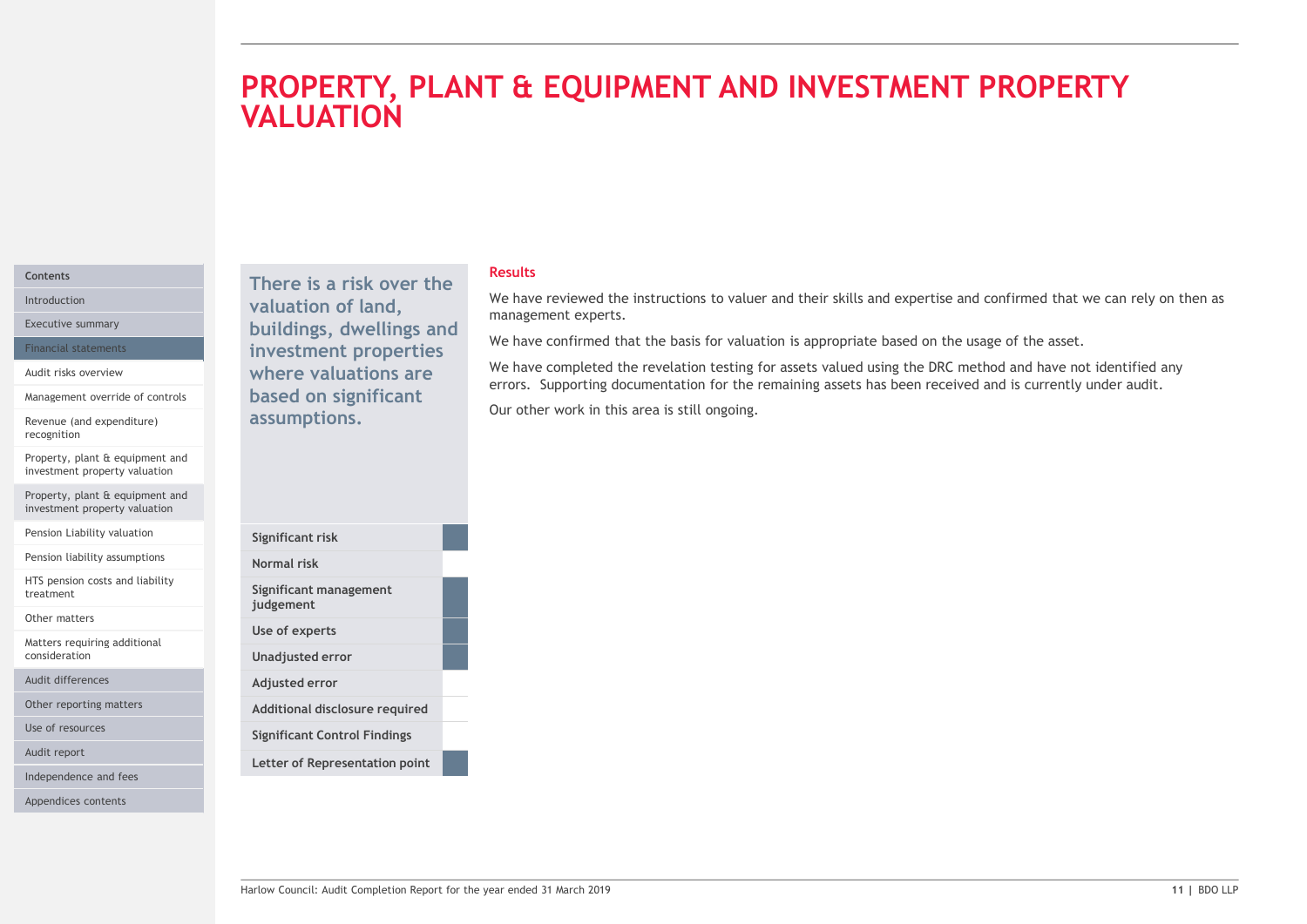# PENSION LIABILITY VALUATION

# Contents

Management override of controls

Revenue (and expenditure)

Property, plant & equipment and investment property valuation

Property, plant & equipment and investment property valuation

Pension Liability valuation

Pension liability assumptions<br>
Normal risk

HTS pension costs and liability treatment

Other matters

Matters requiring additional consideration

Audit differences

Other reporting matters

Use of resources

Audit report

Independence and fees

Appendices contents

There is a risk the Introduction **Exercise 2 Construction EXECUTE: Introduction** and **EXECUTE:** An actuarial esti Executive summary **Executive summary Cash flows used by the** roll forward of mo Financial statements **Exercise 2 Contains a Setuary in the roll-**Audit risks overview **Example 2 Service 1 Contract Contract Contract Contract Contract Contract Contract Contract Contract Contract Contract Contract Contract Contract Contract Contract Contract Contract Contract Contract** not be correct, or the valuation uses recognition Mexico extends the extending of the inappropriate that the control of the control of the control of assumptions to value the liability.

Significant risk

Significant management

judgement Use of experts

Unadjusted error

- Adjusted error
- Additional disclosure required
- Significant Control Findings

# Letter of Representation point

Risk description

The net pension liability comprises the Council's share of the market value of assets held in the pension fund and the estimated future liability to pay pensions.

An actuarial estimate of the liability is calculated by an independent firm of actuaries. The estimate is based on the roll forward of membership data from the 2016 triennial valuation exercise, updated at 31 March 2019 for factors such as mortality rates and expected pay rises along with other assumptions around inflation when calculating the liability.

There is a risk the valuation is not based on appropriate membership data where there are significant changes or uses inappropriate assumptions to value the liability.

# Work performed

We carried out the following planned audit procedures:

- Agreed the disclosures to the information provided by the pension fund actuary
- Reviewed the competence of the management expert (actuary)
- Reviewed the reasonableness of the assumptions used in the calculation against other local government actuaries and other observable data
- Reviewed the controls for providing accurate membership data to the actuary Normal risk
	- Contacted the administering authority and request confirmation of the controls in place for providing accurate membership data to the actuary and testing of that data
	- Checked that any significant changes in membership data have been communicated to the actuary.

# Results

No issues have been noted from our work carried out in relation to the information provided to the actuary and we received satisfactory assurances from the pension fund auditor. We consider the assumptions used on the next page.

ETHE IT ISDNIFY, a Reviewed the competence of the management expert (actuary)<br>
Significant risk<br>
and other observable data<br>
Reviewed the controlling accurate membership data to the actuary<br>
Significant management<br>
Signific In respect of the McCloud judgement, the Council has requested an updated valuation of the gross pension liability to take account of the impact of this ruling. The updated actuary report shows the estimated impact on total liabilities as at 31 March 2019 from McCloud judgement to be £1,052k. This represents 1.15% of the total liabilities as at 31 March 2019. The Government Actuary Department (GAD) has undertaken an LGPS-wide impact assessment and a worse case scenario suggests that the liability could increase by up to 3.2% for active members where the fund has an average age of 46 and salaries increase at +1.5% above CPI. The estimate prepared by the actuary Barnett We carried out the following planned audit procedures:<br>
• Agreed the disclosures to the information provided by the pension fund actuary<br>
• Reviewed the competence of the management expert (actuary)<br>
• Reviewed the contro increase at 1.5% p.a. above CPI in addition to a promotional scale. The assumptions used by the actuary in estimating the impact of McCloud judgement are considered to be reasonable and in line with the GAD review.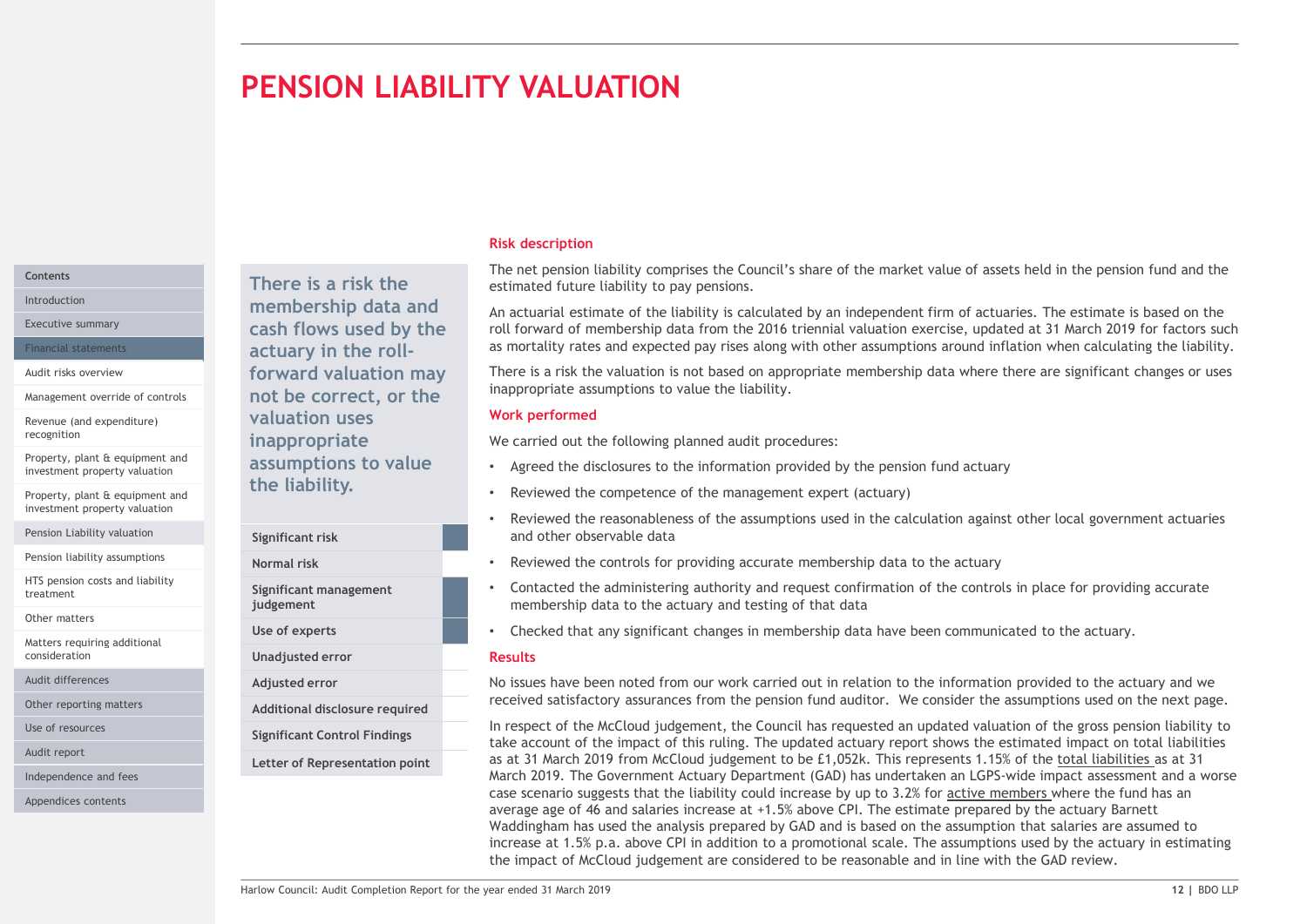# PENSION LIABILITY ASSUMPTIONS

# Continued

**PENSION LIABILITY ASSUMPTIONS**<br> **Significant accounting estimates**<br> **Pensions disclosures with the Councils accounts are based on a number of assumptions which**<br>
The key assumptions include estimating future expected cash The key assumptions include estimating future expected cash flows to pay pensions including inflation, salary increases and mortality of members; and the discount rate to calculate the present value of these cash outflows.

**PENSION LIABILITY ASSUMPTIONS**<br>
Significant accounting estimates<br>
Pensions disclosures with the Councils accounts are based on a number of assumptions which are made by the Actuary as Management's Expert.<br>
The key assumpt Introduction **1992 The Consulting actuary review** We have compared the assumptions used to an acceptable range and those used across the local government actuaries. The PwC consulting actuary review **ENSION LIABILITY ASSUMPTIONS**<br>
Significant accounting estimates<br>
Pensions disclosures with the Councils accounts are based on a number of assumptions which are made by the Actuary as Management's Expert.<br>
The rey assumpti Executive summary of the relative strength of the main assumptions suggests that the methodologies used will produce reasonable assumptions for all employers.

Financial statements **1990** We have compared the key financial and demographic assumptions used to an acceptable range provided by a consulting actuary commissioned for local public auditors by the NAO.

| Pensions disclosures with the Councils accounts are based on a number of assumptions which are made by the Actuary as Management's Expert.<br>The key assumptions include estimating future expected cash flows to pay pensions including inflation, salary increases and mortality of members; and the<br>discount rate to calculate the present value of these cash outflows.<br>The Council's share of the LGPS net pension liability reduced by £10.9 million to £90.3 million in the year. This includes an increase in scheme assets of<br>£11.1 million from interest and gains on investments and an increase in liabilities of £0.2 million.<br>We have compared the assumptions used to an acceptable range and those used across the local government actuaries. The PwC consulting actuary review<br>of the relative strength of the main assumptions suggests that the methodologies used will produce reasonable assumptions for all employers.<br>We have compared the key financial and demographic assumptions used to an acceptable range provided by a consulting actuary commissioned for local<br>public auditors by the NAO.<br><b>Actual used</b><br>Acceptable range Comments<br>Financials:<br>3.45%<br>$3.40 - 3.45%$<br>Reasonable<br>- RPI increase<br>2.45%<br>$2.40 - 2.45%$<br>- CPI increase<br>Reasonable<br>3.95%<br>- Salary increase<br>$3.10 - 4.35%$<br>Reasonable (CPI +0% to 2020 and then CPI +1.5%)<br>- Pension increase 2.45%<br>$2.40 - 2.45%$<br>Reasonable<br>2.35-2.45%<br>2.4%<br>Reasonable<br>- Discount rate<br>Mortality:<br>$22.4 - 25.0$<br>- Male current<br>22.9 years<br>Reasonable<br>25.4 years<br>$25.0 - 26.6$<br>- Female current<br>Reasonable<br>$20.6 - 23.4$<br>- Male retired<br>21.3 years<br>Reasonable<br>$23.2 - 24.8$<br>- Female retired<br>23.6 years<br>Reasonable<br>CMI 2018 (+1.25% improvement rate) Reasonable<br>Mortality gains<br>We note that the consulting actuary has stated that the assumptions used by Barnett Waddingham do tend to produce slightly lower LGPS liabilities<br>calculations than the other actuaries, and the relative strength of assumptions compared to the average used by others could result in a liability being at<br>98.2% based on average of the assumptions used by all actuaries.<br>We consider that the assumptions and methodology used by the actuary are appropriate, and will result in an estimate of the net pension liability which<br>falls within a reasonable range. | <b>Significant accounting estimates</b> |  |          |
|-----------------------------------------------------------------------------------------------------------------------------------------------------------------------------------------------------------------------------------------------------------------------------------------------------------------------------------------------------------------------------------------------------------------------------------------------------------------------------------------------------------------------------------------------------------------------------------------------------------------------------------------------------------------------------------------------------------------------------------------------------------------------------------------------------------------------------------------------------------------------------------------------------------------------------------------------------------------------------------------------------------------------------------------------------------------------------------------------------------------------------------------------------------------------------------------------------------------------------------------------------------------------------------------------------------------------------------------------------------------------------------------------------------------------------------------------------------------------------------------------------------------------------------------------------------------------------------------------------------------------------------------------------------------------------------------------------------------------------------------------------------------------------------------------------------------------------------------------------------------------------------------------------------------------------------------------------------------------------------------------------------------------------------------------------------------------------------------------------------------------------------------------------------------------------------------------------------------------------------------------------------------------------------------------------------------------------------------------------------------------------------------------------------------------------------------------------------------------------------------------------------|-----------------------------------------|--|----------|
|                                                                                                                                                                                                                                                                                                                                                                                                                                                                                                                                                                                                                                                                                                                                                                                                                                                                                                                                                                                                                                                                                                                                                                                                                                                                                                                                                                                                                                                                                                                                                                                                                                                                                                                                                                                                                                                                                                                                                                                                                                                                                                                                                                                                                                                                                                                                                                                                                                                                                                           |                                         |  |          |
|                                                                                                                                                                                                                                                                                                                                                                                                                                                                                                                                                                                                                                                                                                                                                                                                                                                                                                                                                                                                                                                                                                                                                                                                                                                                                                                                                                                                                                                                                                                                                                                                                                                                                                                                                                                                                                                                                                                                                                                                                                                                                                                                                                                                                                                                                                                                                                                                                                                                                                           |                                         |  |          |
|                                                                                                                                                                                                                                                                                                                                                                                                                                                                                                                                                                                                                                                                                                                                                                                                                                                                                                                                                                                                                                                                                                                                                                                                                                                                                                                                                                                                                                                                                                                                                                                                                                                                                                                                                                                                                                                                                                                                                                                                                                                                                                                                                                                                                                                                                                                                                                                                                                                                                                           |                                         |  |          |
|                                                                                                                                                                                                                                                                                                                                                                                                                                                                                                                                                                                                                                                                                                                                                                                                                                                                                                                                                                                                                                                                                                                                                                                                                                                                                                                                                                                                                                                                                                                                                                                                                                                                                                                                                                                                                                                                                                                                                                                                                                                                                                                                                                                                                                                                                                                                                                                                                                                                                                           |                                         |  |          |
|                                                                                                                                                                                                                                                                                                                                                                                                                                                                                                                                                                                                                                                                                                                                                                                                                                                                                                                                                                                                                                                                                                                                                                                                                                                                                                                                                                                                                                                                                                                                                                                                                                                                                                                                                                                                                                                                                                                                                                                                                                                                                                                                                                                                                                                                                                                                                                                                                                                                                                           |                                         |  |          |
|                                                                                                                                                                                                                                                                                                                                                                                                                                                                                                                                                                                                                                                                                                                                                                                                                                                                                                                                                                                                                                                                                                                                                                                                                                                                                                                                                                                                                                                                                                                                                                                                                                                                                                                                                                                                                                                                                                                                                                                                                                                                                                                                                                                                                                                                                                                                                                                                                                                                                                           |                                         |  |          |
|                                                                                                                                                                                                                                                                                                                                                                                                                                                                                                                                                                                                                                                                                                                                                                                                                                                                                                                                                                                                                                                                                                                                                                                                                                                                                                                                                                                                                                                                                                                                                                                                                                                                                                                                                                                                                                                                                                                                                                                                                                                                                                                                                                                                                                                                                                                                                                                                                                                                                                           |                                         |  |          |
|                                                                                                                                                                                                                                                                                                                                                                                                                                                                                                                                                                                                                                                                                                                                                                                                                                                                                                                                                                                                                                                                                                                                                                                                                                                                                                                                                                                                                                                                                                                                                                                                                                                                                                                                                                                                                                                                                                                                                                                                                                                                                                                                                                                                                                                                                                                                                                                                                                                                                                           |                                         |  |          |
|                                                                                                                                                                                                                                                                                                                                                                                                                                                                                                                                                                                                                                                                                                                                                                                                                                                                                                                                                                                                                                                                                                                                                                                                                                                                                                                                                                                                                                                                                                                                                                                                                                                                                                                                                                                                                                                                                                                                                                                                                                                                                                                                                                                                                                                                                                                                                                                                                                                                                                           |                                         |  |          |
|                                                                                                                                                                                                                                                                                                                                                                                                                                                                                                                                                                                                                                                                                                                                                                                                                                                                                                                                                                                                                                                                                                                                                                                                                                                                                                                                                                                                                                                                                                                                                                                                                                                                                                                                                                                                                                                                                                                                                                                                                                                                                                                                                                                                                                                                                                                                                                                                                                                                                                           |                                         |  |          |
|                                                                                                                                                                                                                                                                                                                                                                                                                                                                                                                                                                                                                                                                                                                                                                                                                                                                                                                                                                                                                                                                                                                                                                                                                                                                                                                                                                                                                                                                                                                                                                                                                                                                                                                                                                                                                                                                                                                                                                                                                                                                                                                                                                                                                                                                                                                                                                                                                                                                                                           |                                         |  |          |
|                                                                                                                                                                                                                                                                                                                                                                                                                                                                                                                                                                                                                                                                                                                                                                                                                                                                                                                                                                                                                                                                                                                                                                                                                                                                                                                                                                                                                                                                                                                                                                                                                                                                                                                                                                                                                                                                                                                                                                                                                                                                                                                                                                                                                                                                                                                                                                                                                                                                                                           |                                         |  |          |
|                                                                                                                                                                                                                                                                                                                                                                                                                                                                                                                                                                                                                                                                                                                                                                                                                                                                                                                                                                                                                                                                                                                                                                                                                                                                                                                                                                                                                                                                                                                                                                                                                                                                                                                                                                                                                                                                                                                                                                                                                                                                                                                                                                                                                                                                                                                                                                                                                                                                                                           |                                         |  |          |
|                                                                                                                                                                                                                                                                                                                                                                                                                                                                                                                                                                                                                                                                                                                                                                                                                                                                                                                                                                                                                                                                                                                                                                                                                                                                                                                                                                                                                                                                                                                                                                                                                                                                                                                                                                                                                                                                                                                                                                                                                                                                                                                                                                                                                                                                                                                                                                                                                                                                                                           |                                         |  |          |
|                                                                                                                                                                                                                                                                                                                                                                                                                                                                                                                                                                                                                                                                                                                                                                                                                                                                                                                                                                                                                                                                                                                                                                                                                                                                                                                                                                                                                                                                                                                                                                                                                                                                                                                                                                                                                                                                                                                                                                                                                                                                                                                                                                                                                                                                                                                                                                                                                                                                                                           |                                         |  |          |
|                                                                                                                                                                                                                                                                                                                                                                                                                                                                                                                                                                                                                                                                                                                                                                                                                                                                                                                                                                                                                                                                                                                                                                                                                                                                                                                                                                                                                                                                                                                                                                                                                                                                                                                                                                                                                                                                                                                                                                                                                                                                                                                                                                                                                                                                                                                                                                                                                                                                                                           |                                         |  |          |
|                                                                                                                                                                                                                                                                                                                                                                                                                                                                                                                                                                                                                                                                                                                                                                                                                                                                                                                                                                                                                                                                                                                                                                                                                                                                                                                                                                                                                                                                                                                                                                                                                                                                                                                                                                                                                                                                                                                                                                                                                                                                                                                                                                                                                                                                                                                                                                                                                                                                                                           |                                         |  |          |
|                                                                                                                                                                                                                                                                                                                                                                                                                                                                                                                                                                                                                                                                                                                                                                                                                                                                                                                                                                                                                                                                                                                                                                                                                                                                                                                                                                                                                                                                                                                                                                                                                                                                                                                                                                                                                                                                                                                                                                                                                                                                                                                                                                                                                                                                                                                                                                                                                                                                                                           |                                         |  |          |
|                                                                                                                                                                                                                                                                                                                                                                                                                                                                                                                                                                                                                                                                                                                                                                                                                                                                                                                                                                                                                                                                                                                                                                                                                                                                                                                                                                                                                                                                                                                                                                                                                                                                                                                                                                                                                                                                                                                                                                                                                                                                                                                                                                                                                                                                                                                                                                                                                                                                                                           |                                         |  |          |
| Impact                                                                                                                                                                                                                                                                                                                                                                                                                                                                                                                                                                                                                                                                                                                                                                                                                                                                                                                                                                                                                                                                                                                                                                                                                                                                                                                                                                                                                                                                                                                                                                                                                                                                                                                                                                                                                                                                                                                                                                                                                                                                                                                                                                                                                                                                                                                                                                                                                                                                                                    |                                         |  |          |
| < lower                                                                                                                                                                                                                                                                                                                                                                                                                                                                                                                                                                                                                                                                                                                                                                                                                                                                                                                                                                                                                                                                                                                                                                                                                                                                                                                                                                                                                                                                                                                                                                                                                                                                                                                                                                                                                                                                                                                                                                                                                                                                                                                                                                                                                                                                                                                                                                                                                                                                                                   |                                         |  | higher > |
|                                                                                                                                                                                                                                                                                                                                                                                                                                                                                                                                                                                                                                                                                                                                                                                                                                                                                                                                                                                                                                                                                                                                                                                                                                                                                                                                                                                                                                                                                                                                                                                                                                                                                                                                                                                                                                                                                                                                                                                                                                                                                                                                                                                                                                                                                                                                                                                                                                                                                                           |                                         |  |          |

consideration

treatment Other matters

Contents

Audit risks overview

recognition

Management override of controls Revenue (and expenditure)

Property, plant & equipment and investment property valuation Property, plant & equipment and investment property valuation Pension Liability valuation Pension liability assumptions HTS pension costs and liability

Other reporting matters

Matters requiring additional

Use of resources

Audit report

Independence and fees

Appendices contents

calculations than the other actuaries, and the relative strength of assumptions compared to the average used by others could result in a liability being at 98.2% based on average of the assumptions used by all actuaries. Audit differences and the move that the consulting actuary has stated that the assumptions used by Barnett Waddingham do tend to produce slightly lower LGPS liabilities

| <b>Impact</b> |          |
|---------------|----------|
| < lower       | higher > |
|               |          |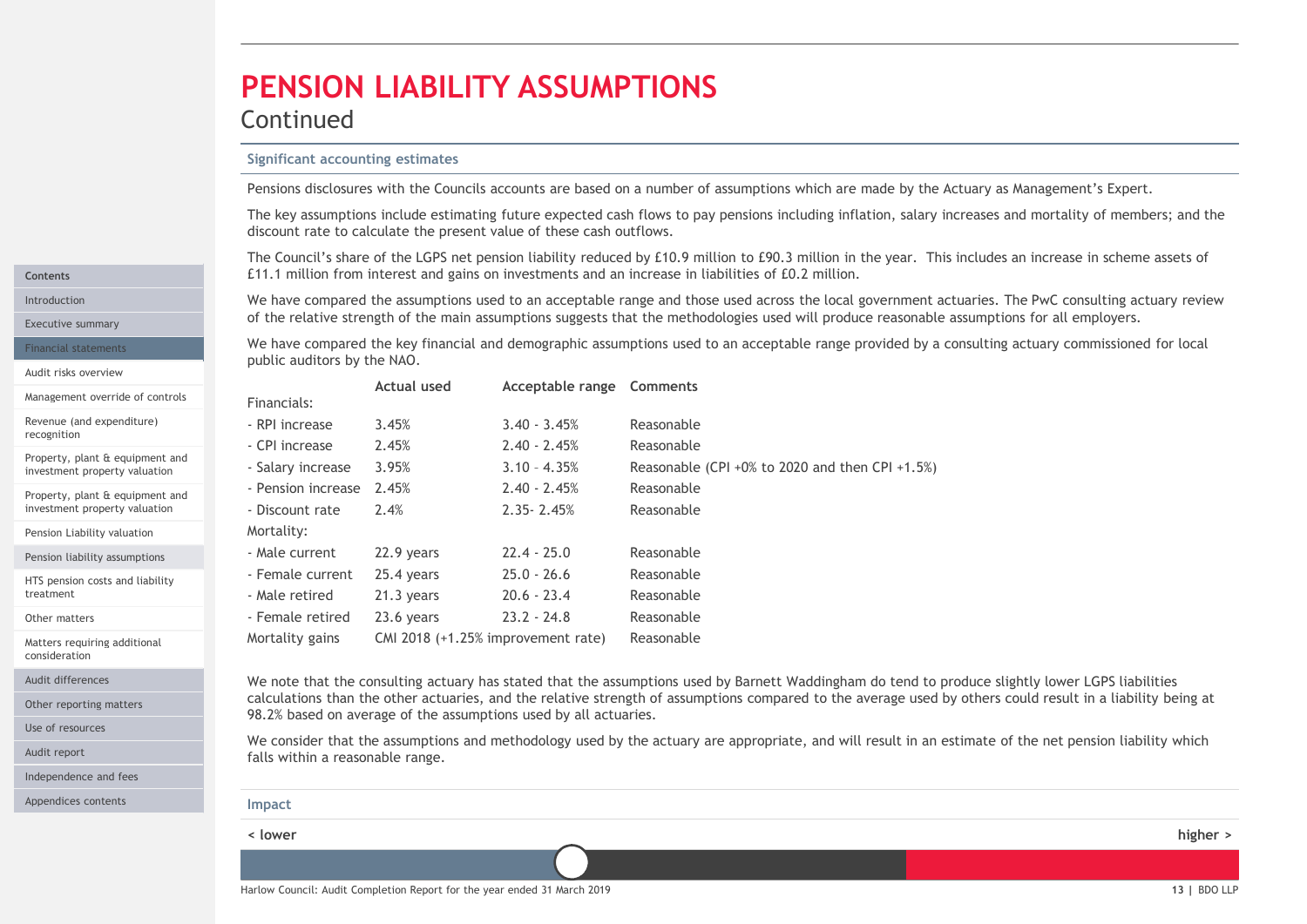# HTS PENSION COSTS AND LIABILITY TREATMENT

# Contents

Management override of controls

Revenue (and expenditure)

Property, plant & equipment and investment property valuation

Property, plant & equipment and

Pension Liability valuation<br>
Significant risk

Pension liability assumptions<br>
Normal risk

HTS pension costs and liability treatment

Other matters

Matters requiring additional consideration

Audit differences

Use of resources

Audit report

Independence and fees

Appendices contents

A number of changes to Introduction  $\mathbf{H}$  the accounting  $\mathbf{H}$  is will be the accounting  $\mathbf{H}$ Executive summary **Executive summary Executive summary Executive summary** Financial statements **Pensions costs and** HTS's partic Audit risks overview **Audit risks overview Audit risks overview Audit risks overview Audit Trumper Concerned Service** are not an expected to the tripartite agree result of the prior year audit. It was recognition **EXECUTE COMMENDED recommended that the** Council is inapprop tripartite agreement was amended however investment property valuation **investment property valuation investment property valuation investment property valuation** 

Significant management judgement Use of experts Adjusted error Significant Control Findings Other reporting matters **Additional disclosure required** 

Letter of Representation point

# Risk description

HTS was consolidated into the Council's accounts for the first time in 2017/18 year. The Council agreed with HTS that it will pay any employer contributions above 14.1% for transferred employees and 10.6% for ex-Keir employees. In addition, the Council has guaranteed that any termination liability will remain the responsibility of the Council when HTS's participation in the LGPS scheme finishes. Upon review of the prior year draft accounts the previous auditors concluded that the approach taken was incorrect and requested a number of amendments to both the accounts and the tripartite agreement to reflect the pooling of the funds that is in place. The Accounts were amended and an unmodified true and fair opinion was given. However the Pension fund administrating body has declined to amend the tripartite agreement. Therefore there remains a risk that the accounting is not in line with the agreement or that the Council is inappropriately accounting for the costs and liabilities relating to HTS's share of the Pension fund costs and liability in its single entity accounts. Risk description<br>HTS was consolidated into the Council's accounts for the first time in 2017/18 year. The Council agreed with HTS that<br>It will pay any employer contributions above 14.1% for transferred employees and 10.6%

# Work performed

We carried out the following planned audit procedures:

Review of the arrangements in place and proposed accounting treatment to confirm that the accounting treatment Significant risk **Examples 2008** is in line with the agreement and proper practices and that the Council's accounting for the costs of HTS in the strategy is in line with the agreement and proper practices and that the Cou single entity accounts is appropriate and materially accurate. Normal risk

# Results

We carried out the following planned audit procedures:<br>
Significant risk<br>
Significant risk<br>
Significant risk<br>
Significant risk<br>
Significant risk<br>
Significant risk<br>
Significant risk<br>
Significant managements<br>
Significant man We reviewed the arrangements in place for the accounting of the HTS pension liability and agreed with the Council that the current year and prior year accounts should be amended to remove HTS pension assets and liabilities from Council has given has not been crystallised in the year. This results in an increase to the pensions liability of £11,613,000 This provide the m in the group accounts because the guarantee that the Unadjusted error Council has given because the council and only include them in the group accounts because the guarantee that the

Additional disclosure required The accounts have now been amended to reflect these changes, and we will review all the accounting entries and related disclosures to ensure that we are content that the HTS costs are now appropriately treated.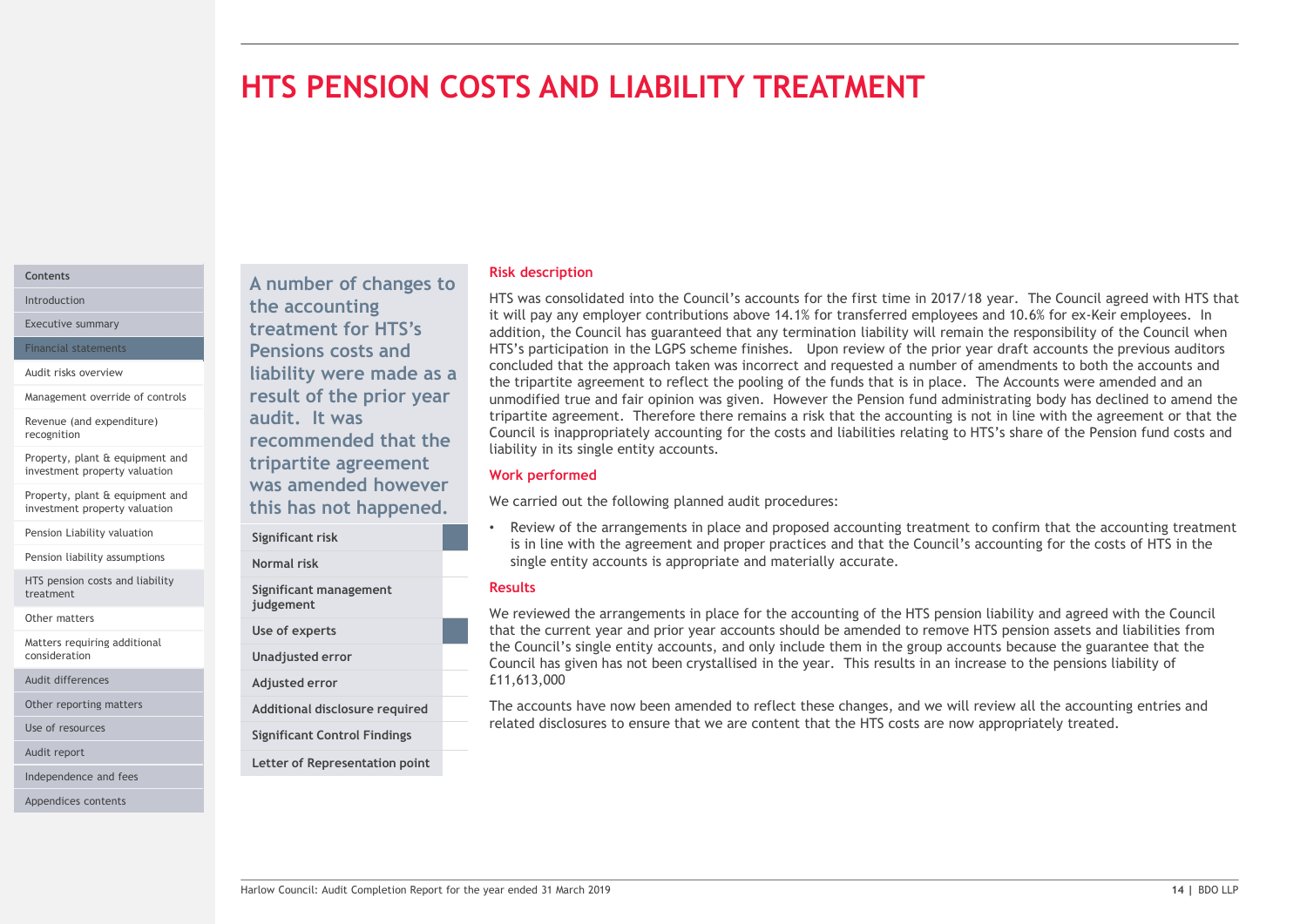# OTHER MATTERS

| Contents     |  |
|--------------|--|
| Introduction |  |

| <b>OTHER MATTERS</b>  |                                                                                                                                                                                                                                                                                                      |
|-----------------------|------------------------------------------------------------------------------------------------------------------------------------------------------------------------------------------------------------------------------------------------------------------------------------------------------|
|                       |                                                                                                                                                                                                                                                                                                      |
|                       | The following are additional significant and other matters arising during the audit which we want to bring to your attention.                                                                                                                                                                        |
| <b>Issue</b>          | <b>Comment</b>                                                                                                                                                                                                                                                                                       |
| Working paper quality | We have encountered a number of delays with the audit due to poor quality working papers<br>provided at the start of the audit. These included:                                                                                                                                                      |
|                       | • Overly complex working papers which made it difficult to chose PPE samples for audit<br>testing. This resulted in having to ask the Council to re visit the working papers so it was<br>clear how individual assets were consolidated into the accounts.                                           |
|                       | • Debtor and creditor listings including all transactions in the year, rather than just those<br>transactions that make up the year end balances.                                                                                                                                                    |
|                       | • Supporting evidence provided wasn't always of a suitable standard.                                                                                                                                                                                                                                 |
| Quality of accounts   | A number of queries were raised by ourselves on movements between the current year and<br>prior year balances on the Balance sheet and HRA. Review of these by the Council resulted in<br>adjustments being required to the draft accounts presented for audit and the supporting<br>working papers. |
|                       | We also noted a number of omissions and inconsistencies within both the draft accounts                                                                                                                                                                                                               |
|                       | initially presented for audit and the revised accounts. Conversely the draft accounts included a<br>notable number of immaterial disclosures and associated policies which are not required.                                                                                                         |
|                       |                                                                                                                                                                                                                                                                                                      |
|                       |                                                                                                                                                                                                                                                                                                      |
|                       |                                                                                                                                                                                                                                                                                                      |
|                       |                                                                                                                                                                                                                                                                                                      |
|                       |                                                                                                                                                                                                                                                                                                      |
|                       |                                                                                                                                                                                                                                                                                                      |
|                       |                                                                                                                                                                                                                                                                                                      |

Audit differences

Other reporting matters

Use of resources

Audit report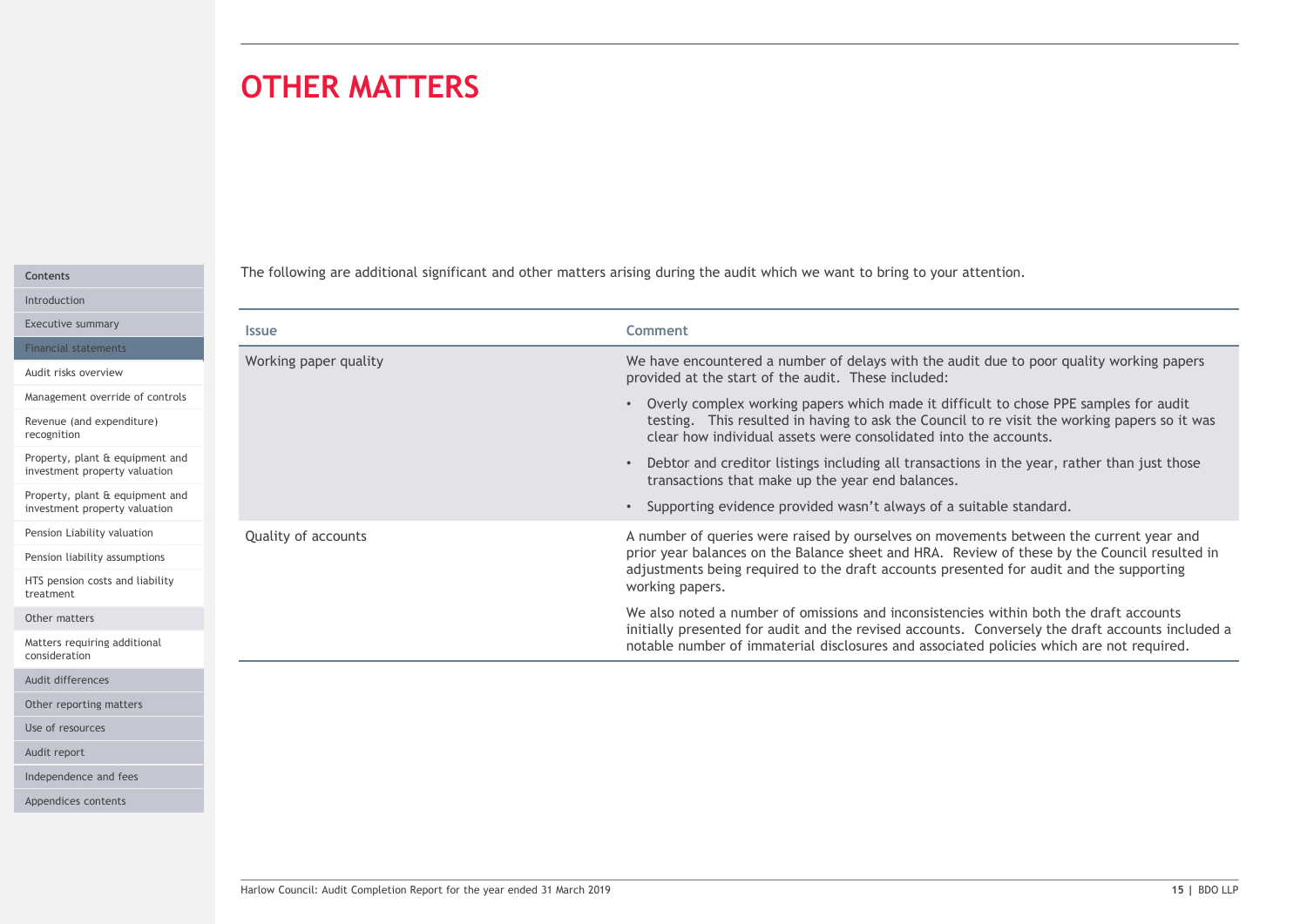# MATTERS REQUIRING ADDITIONAL CONSIDERATION

### Fraud **Contents Contents Contents**

Whilst the directors have ultimate responsibility for prevention and Introduction detection of fraud, we are required to obtain reasonable assurance that the Executive summary<br>
Financial statements are free from material misstatement, including those consider related principles arising as a result of fraud. Our audit procedures carried out to date have Financial statements **MATTERS REQUIRING ADDITIONAL CONSIDERATI**<br>
Fraud<br>
Whilst the directors have ultimate responsibility for prevention and<br>
detection of fraud, we are required to obtain reasonable assurance that the<br>
frinancial statements ar Audit risks overview<br>are aware of any known, suspected or alleged frauds since we last enquired we identified the f when presenting the Audit Plan on 13 March 2019. Management override of controls

# Laws and regulations

We will make enquiries of management regarding compliance with laws and investment property valuation and regulations and review any correspondence with the relevant authorities.

We have not identified any non-compliance with laws and regulations that investment property valuation could have a material impact on the financial statements from our audit procedures to date

# Internal audit

We reviewed the audit work of the Council's internal audit function to assist . We did not identify any fraud at a component level. our risk scoping at the planning stage.

# Related parties

Whilst you are responsible for the completeness of the disclosure of related party transactions in the financial statements, we are also required to consider related party transactions in the context of fraud as they may present greater risk for management override or concealment or fraud. **COUNTRIMANUM**<br> **Example 18 Analytical partitis**<br> **Solution** are responsible for the completeness of the disclosure of related<br>
party transactions in the financial statements, we are also required to<br>
consider related part **Related parties**<br>
Whilst you are responsible for the completeness of the disclosure of related<br>
party transactions in the financial statements, we are also required to<br>
consider related party transactions in the context o **Related parties**<br>
Whilst you are responsible for the completeness of the disclosure of related<br>
party transactions in the financial statements, we are also required to<br>
consider related party transactions in the context o

We identified the following significant matters in connection to related parties:

consider it to be best practice for this to be done to ensure that any potential related parties can be easily identified and disclosed.

# Group matters

Following review of the component auditors' reporting we were satisfied with the quality of their work and can confirm:

- 
- 

We have once identified any non-compliance with laws and regulations that<br>could have a material impact on the financial statements from our audit<br>procedures to date<br>intermal audit with the year ended by the year ended in t

Revenue (and expenditure) recognition

Property, plant & equipment and<br>investment property valuation

Property, plant & equipment and

Pension Liability valuation

Pension liability assumptions

HTS pension costs and liability treatment

Other matters

Matters requiring additional consideration

Audit differences

Other reporting matters

Use of resources

Audit report

Independence and fees

Appendices contents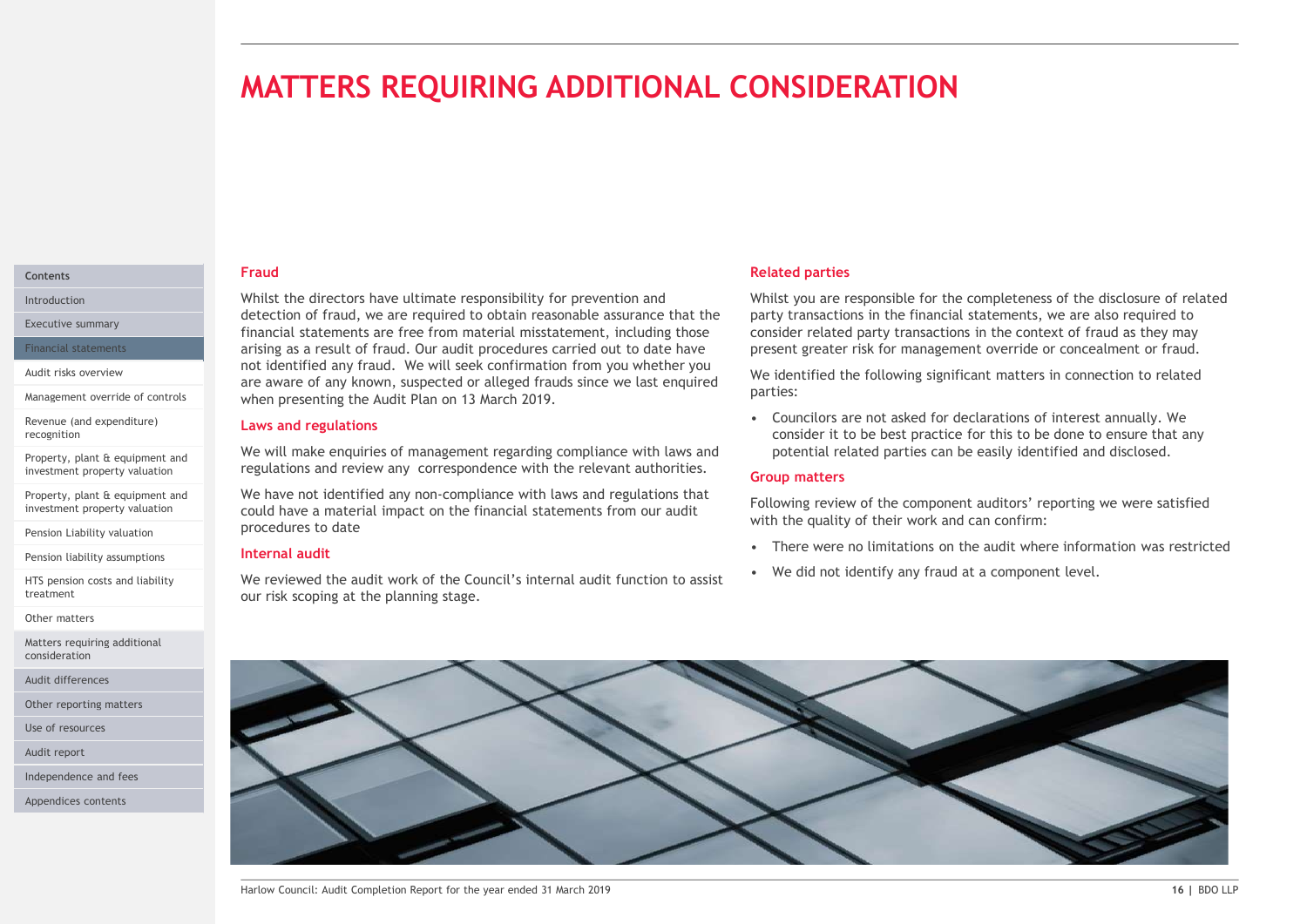# differences

# Audit **UNADJUSTED AUDIT DIFFERENCES: SUMMARY**

Summary for the current year

# Contents

Introduction

Executive summary

Financial statements

Audit differences

Unadjusted audit differences: summary

Unadjusted audit differences: detail

Adjusted audit differences: summary

Adjusted audit differences: Current year

Adjusted disclosure omissions and improvements

Other reporting matters

Use of resources

Audit report

Independence and fees

Appendices contents



We are required to bring to your attention unadjusted differences and we request that you correct them.

At the time of writing we have identified and agreed one unadjusted audit differences as a result of our work. This would increase the deficit on the provision of services and decrease net assets by £168,000 if adjusted.

The general fund balance would decrease by £168,000 if this audit difference was adjusted.

We are discussing with management a number of other issues which may lead to further unadjusted differences requiring disclosure.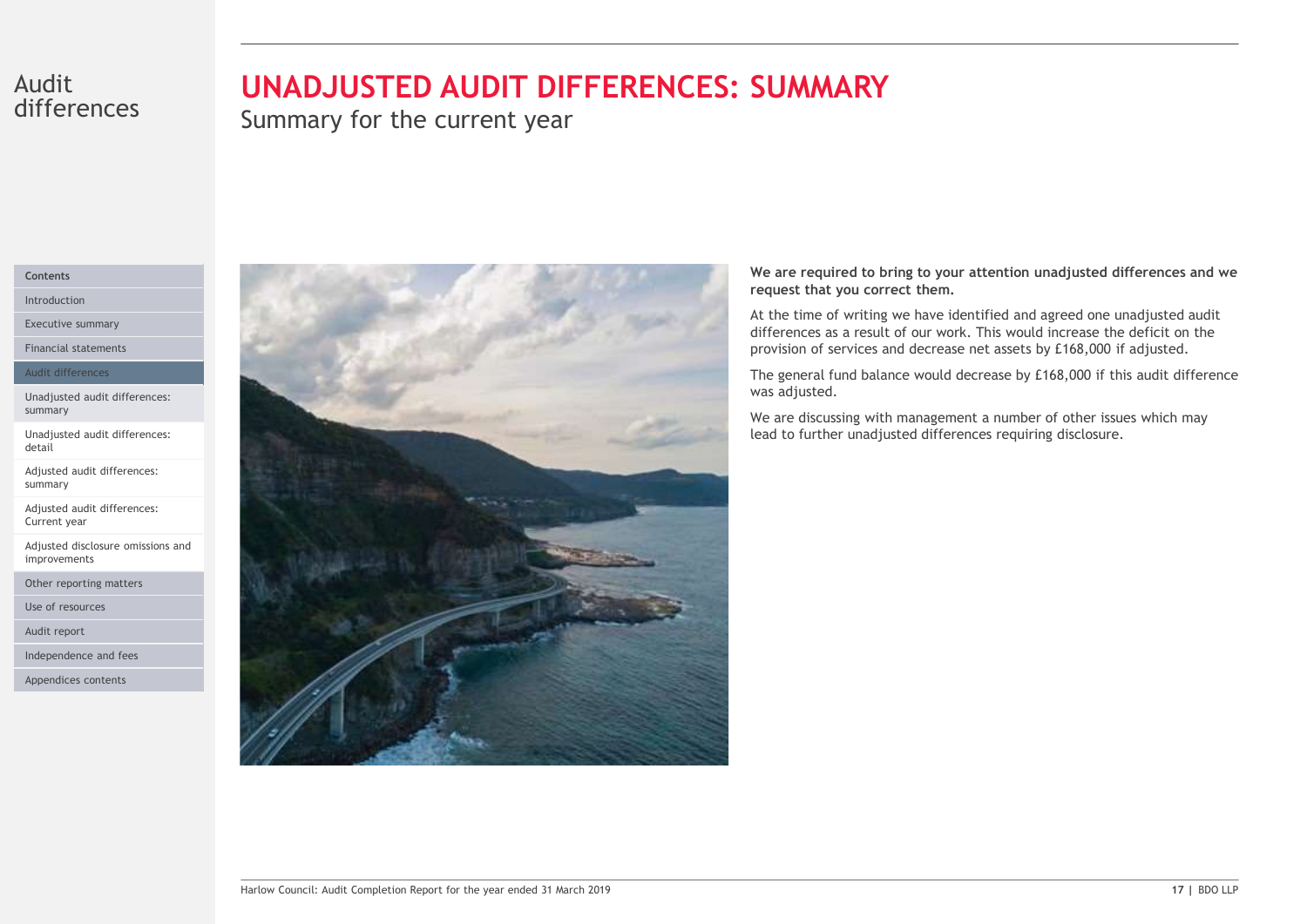# UNADJUSTED AUDIT DIFFERENCES: DETAIL

| UNADJUSTED AUDIT DIFFERENCES: DETAIL<br>Details for the current year                                                      |                     |                             |           |                        |                                                                                 |       |
|---------------------------------------------------------------------------------------------------------------------------|---------------------|-----------------------------|-----------|------------------------|---------------------------------------------------------------------------------|-------|
|                                                                                                                           |                     |                             |           |                        |                                                                                 |       |
|                                                                                                                           |                     |                             |           |                        |                                                                                 |       |
|                                                                                                                           |                     |                             |           |                        |                                                                                 |       |
|                                                                                                                           |                     |                             |           |                        |                                                                                 |       |
|                                                                                                                           |                     |                             |           |                        |                                                                                 |       |
|                                                                                                                           |                     |                             |           |                        |                                                                                 |       |
|                                                                                                                           |                     |                             |           | Income and expenditure | <b>Statement of Financial Position</b>                                          |       |
|                                                                                                                           |                     | NET DR/(CR)                 | <b>DR</b> | (CR)                   | <b>DR</b>                                                                       | (CR)  |
| <b>Unadjusted audit differences</b>                                                                                       |                     | £'000                       | £'000     | £'000                  | £'000                                                                           | £'000 |
| Deficit on the provision of services before unadjusted<br>audit differences                                               |                     | 24,438                      |           |                        |                                                                                 |       |
| 1: Additional claims information received relating to NNDR<br>appeals provision calculation                               |                     |                             |           |                        |                                                                                 |       |
| DR Taxation and none Specific Grant Income                                                                                |                     |                             | 168       |                        |                                                                                 |       |
| CR Business rates appeals                                                                                                 |                     |                             |           |                        |                                                                                 | (168) |
| Total unadjusted audit differences agreed to date                                                                         |                     |                             | 168       |                        |                                                                                 | (168) |
| Deficit on the provision of services if above issues adjusted                                                             |                     | 24,406                      |           |                        |                                                                                 |       |
|                                                                                                                           |                     |                             |           |                        |                                                                                 |       |
|                                                                                                                           | <b>General Fund</b> |                             |           |                        |                                                                                 |       |
| Impact on the General Fund balance and HRA<br>balance                                                                     | balance<br>£'000    | <b>HRA balance</b><br>£'000 |           |                        | We are required to bring to your                                                |       |
|                                                                                                                           |                     |                             |           |                        | attention other financial reporting<br>matters that the Audit and               |       |
| Balance before unadjusted audit differences                                                                               | 4,488               | 13,731                      |           |                        | <b>Standards Committee is required to</b><br>consider.                          |       |
| Impact on deficit on the provision of services<br>above                                                                   | (168)               |                             | $\Omega$  |                        | We have not identified any disclosures<br>to date that the Council is unwilling |       |
| Adjustments that would be reversed from the<br>General Fund and HRA balance through the<br>Movement in Reserves Statement | $\overline{0}$      |                             | $\Omega$  |                        | to amend.                                                                       |       |
|                                                                                                                           |                     |                             |           |                        |                                                                                 |       |
| Balances after the above adjustments                                                                                      | 4,320               | 13,731                      |           |                        |                                                                                 |       |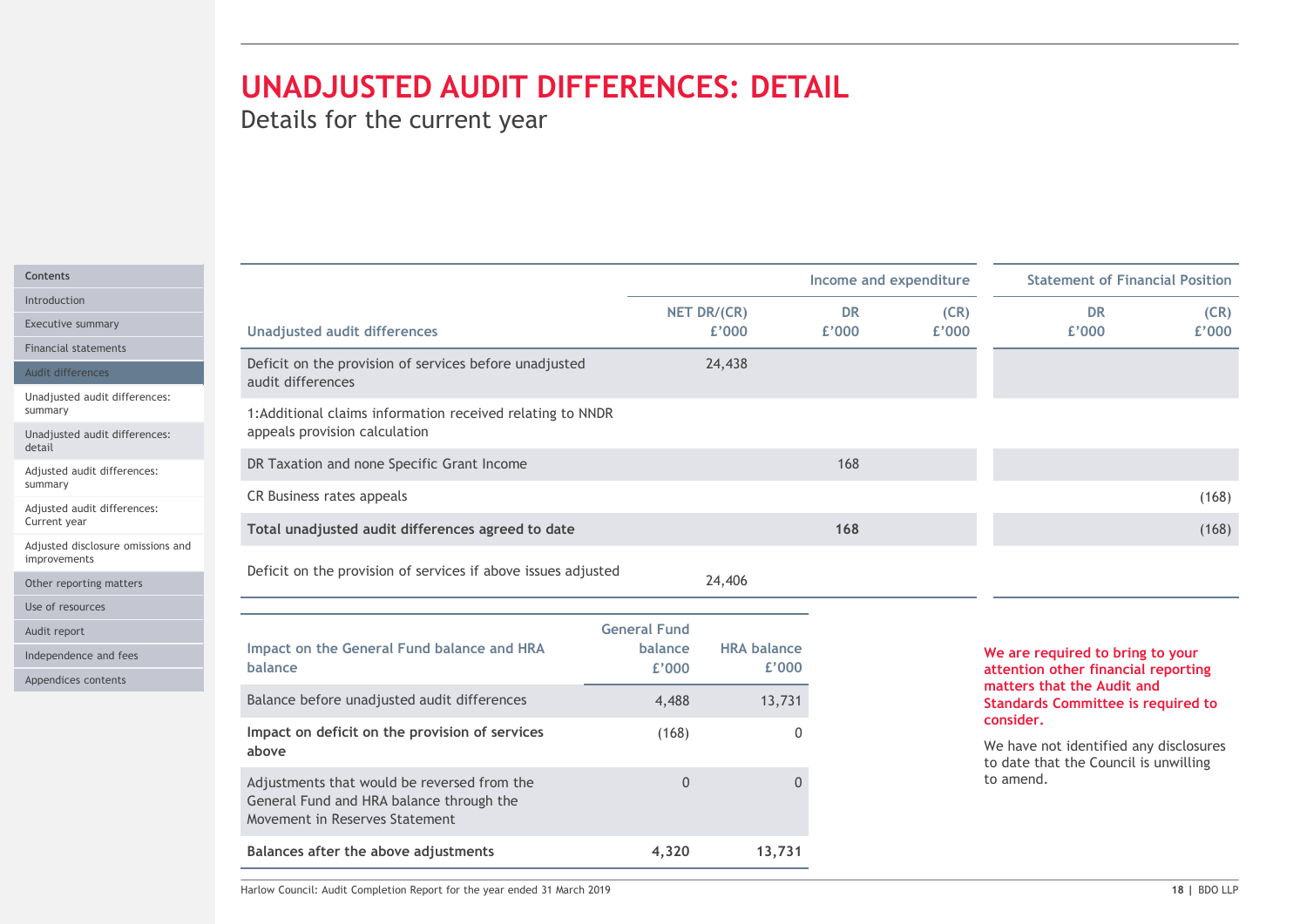# ADJUSTED AUDIT DIFFERENCES: SUMMARY

Summary for the current year

# Contents

Introduction

Executive summary

Financial statements

### Audit differences

Unadjusted audit differences: summary

Unadjusted audit differences: detail

Adjusted audit differences: summary

Adjusted audit differences: Current year

Adjusted disclosure omissions and improvements

Other reporting matters

Use of resources

Audit report

Independence and fees

Appendices contents



**MMARY**<br>There are 3 audit differences identified by our audit work to date that<br>were adjusted by management. This increased the draft deficit on the<br>provision of services and decreased net assets by £213,000. There was no<br> WERRIF THE AND MARY THE STATE OF STATE AND A THE STATE AND A THE STATE AND MOVED A STATE OF STATE AND SERVED ON A STATE AND MOVED A STATE AND MOVED THE STATE AND MOVED THE STATE AND MOVED THE STATE AND MOVED A STATE AND MO provision of services and decreased net assets by £213,000. There was no impact on the general fund balance.

In addition management also identified a movement in reserves that they wished to adjust for.

The general fund balance decreased by £1,700,000 as a result of these adjustments.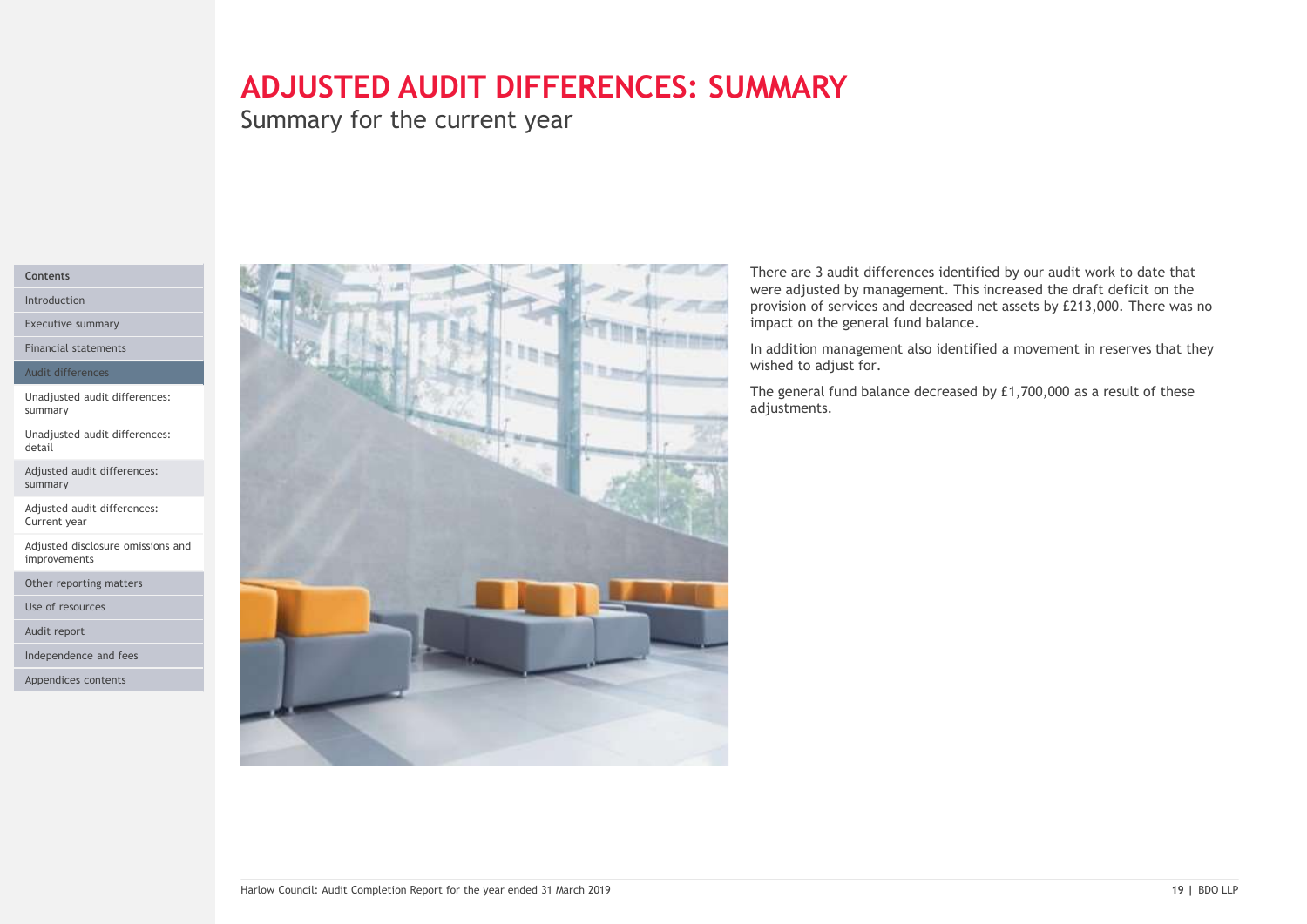# ADJUSTED AUDIT DIFFERENCES: CURRENT YEAR

| Details for the current year                                                                                      |                      |                        |               |                    |                                        |
|-------------------------------------------------------------------------------------------------------------------|----------------------|------------------------|---------------|--------------------|----------------------------------------|
|                                                                                                                   |                      |                        |               |                    |                                        |
|                                                                                                                   |                      | Income and expenditure |               |                    | <b>Statement of Financial Position</b> |
| <b>Adjusted audit differences</b>                                                                                 | NET DR/(CR)<br>£'000 | <b>DR</b><br>£'000     | (CR)<br>£'000 | <b>DR</b><br>£'000 | (CR)<br>£'000                          |
| Deficit on the provision of services before adjustments                                                           | 24,225               |                        |               |                    |                                        |
| 1: Grossing up errors between Debtors and Creditors                                                               |                      |                        |               |                    |                                        |
| Executive summary<br><b>DR Creditors</b><br><b>Financial statements</b>                                           |                      |                        |               | 3,109              |                                        |
| Audit differences                                                                                                 |                      |                        |               |                    |                                        |
| <b>CR Debtors</b><br>Unadjusted audit differences:                                                                |                      |                        |               |                    | (3, 109)                               |
| 2: Pension - McCloud adjustment<br>Unadjusted audit differences:                                                  |                      |                        |               |                    |                                        |
| DR Cost of Services                                                                                               |                      | 1,052                  |               |                    |                                        |
| Adjusted audit differences:<br><b>CR Pensions Liability</b>                                                       |                      |                        |               |                    | (1,052)                                |
| Adjusted audit differences:<br>3: Removal of HTS pension entries from single entity accounts -<br>in year impact. |                      |                        |               |                    |                                        |
| Adjusted disclosure omissions and<br>DR Cost of services<br>improvements                                          |                      |                        | (1, 101)      |                    |                                        |
| Other reporting matters<br>DR Financing and investment income and expenditure                                     |                      | 261                    |               |                    |                                        |
| Use of resources<br>DR Pensions reserve - long term HTS impact                                                    |                      |                        |               | 12,453             |                                        |
| Independence and fees<br>CR: Pensions liability                                                                   |                      |                        |               |                    | (11, 613)                              |
| Appendices contents<br>4: Movement to Earmarked reserves                                                          |                      |                        |               |                    |                                        |
| DR General Fund reserves                                                                                          |                      |                        |               | 1,700              |                                        |
|                                                                                                                   |                      |                        |               |                    | (1,700)                                |
|                                                                                                                   |                      |                        |               |                    |                                        |
| <b>CR Earmarked reserves</b><br>Total adjusted audit differences                                                  |                      | 1,313                  | (1, 101)      |                    |                                        |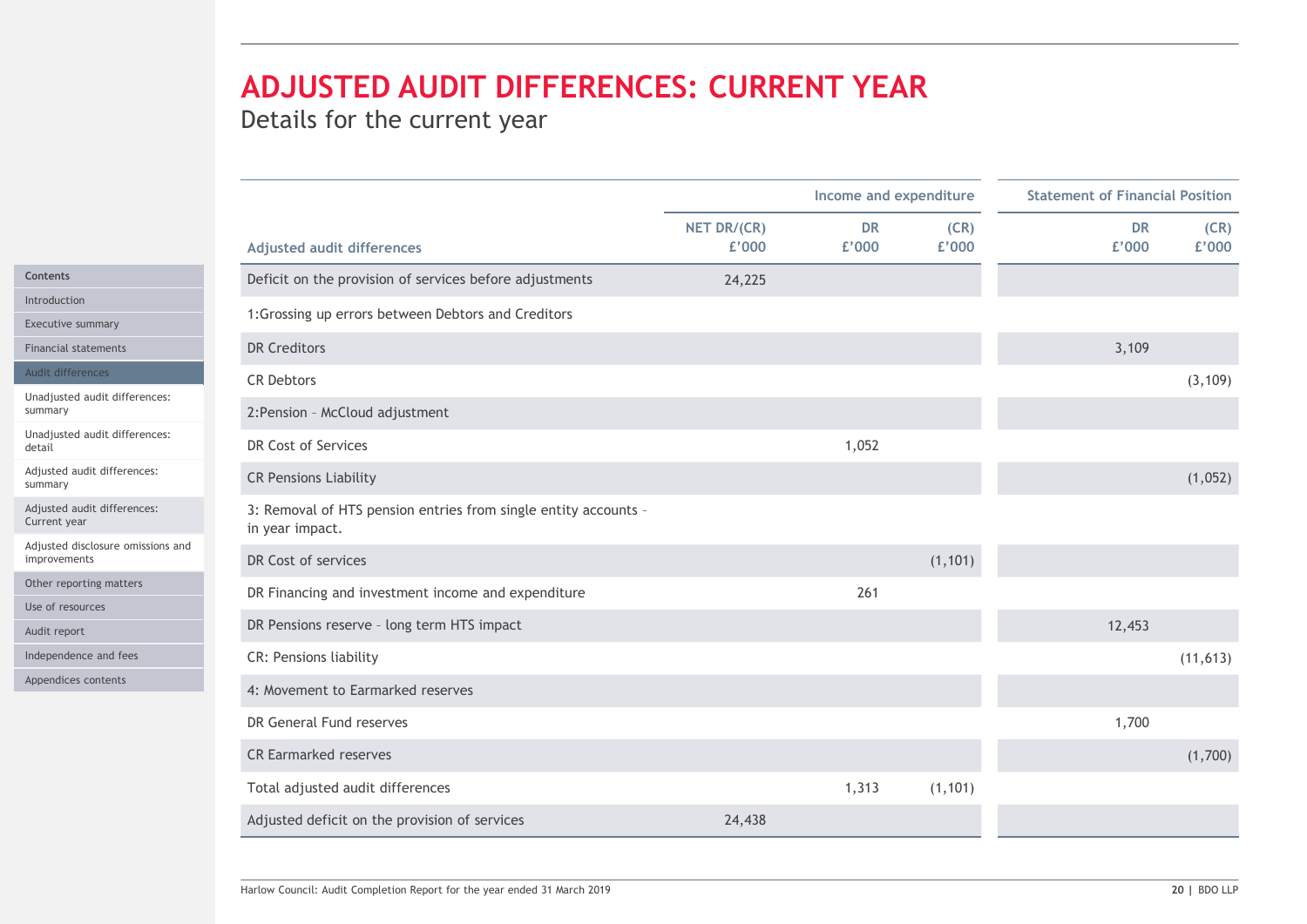# **ADJUSTED DISCLOSURE OMISSIONS AND IMP**<br>Disclosure omissions and improvements<br>We are required to bring to your attention other financial reporting<br>matters that the Audit and Standards Committee is required to consider.<br>The ADJUSTED DISCLOSURE OMISSIONS AND IMPROVEMENTS

Disclosure omissions and improvements

# Introduction

Executive summary

### Audit differences

Unadjusted audit differences: summary

Unadjusted audit differences: detail

Adjusted audit differences: summary

Adjusted audit differences: Current year

Adjusted disclosure omissions and improvements

Other reporting matters

Use of resources

Audit report

Independence and fees

Appendices contents

# We are required to bring to your attention other financial reporting Contents matters that the Audit and Standards Committee is required to consider.

The following adjusted disclosure matters have been noted to date:

accounts and related party transactions. Financial statements **Exercise 2008** • A number of incomplete accounting notes, including notes to the group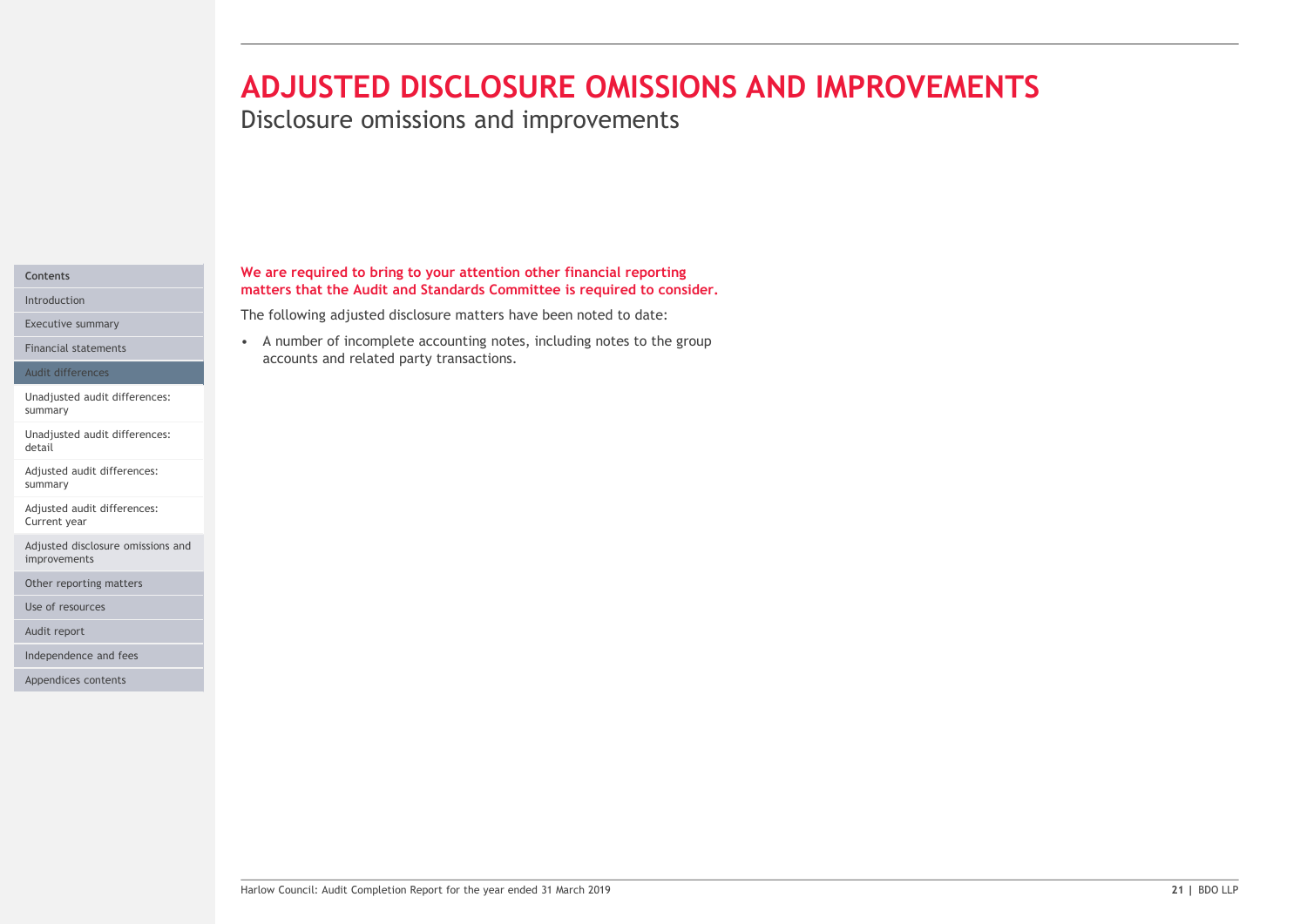# REPORTING ON OTHER INFORMATION

Introductio

Executive

Financial

Audit diffe

Other rep

Reporting

Whole of 0

Use of res

Audit repo

Independe

Appendice

| <b>REPORTING ON OTHER INFORMATION</b>                                                                                                                                                                                                                                                                   |                                                                                                                                                    |  |  |  |  |  |  |
|---------------------------------------------------------------------------------------------------------------------------------------------------------------------------------------------------------------------------------------------------------------------------------------------------------|----------------------------------------------------------------------------------------------------------------------------------------------------|--|--|--|--|--|--|
| We comment below on other reporting required to be considered in arriving at the final content of our audit report:                                                                                                                                                                                     |                                                                                                                                                    |  |  |  |  |  |  |
| Matter                                                                                                                                                                                                                                                                                                  | <b>Comment</b>                                                                                                                                     |  |  |  |  |  |  |
| We are required to report on whether the financial and non-financial<br>information in the Narrative Report within the Statement of Accounts is<br>consistent with the financial statements and the knowledge acquired by<br>us in the course of our audit.                                             | Our work on this area will be completed once we are further through the<br>accounts audit.                                                         |  |  |  |  |  |  |
| We are required to report by exception if the Annual Governance<br>Statement is inconsistent or misleading with other information we are<br>aware of from our audit of the financial statements, the evidence<br>provided in the Council's review of effectiveness and our knowledge of<br>the Council. | We have no matters to report in relation to the consistency of the Annual<br>Governance Statement with the financial statements and our knowledge. |  |  |  |  |  |  |
|                                                                                                                                                                                                                                                                                                         |                                                                                                                                                    |  |  |  |  |  |  |
| Harlow Council: Audit Completion Report for the year ended 31 March 2019                                                                                                                                                                                                                                | 22   BDO LLP                                                                                                                                       |  |  |  |  |  |  |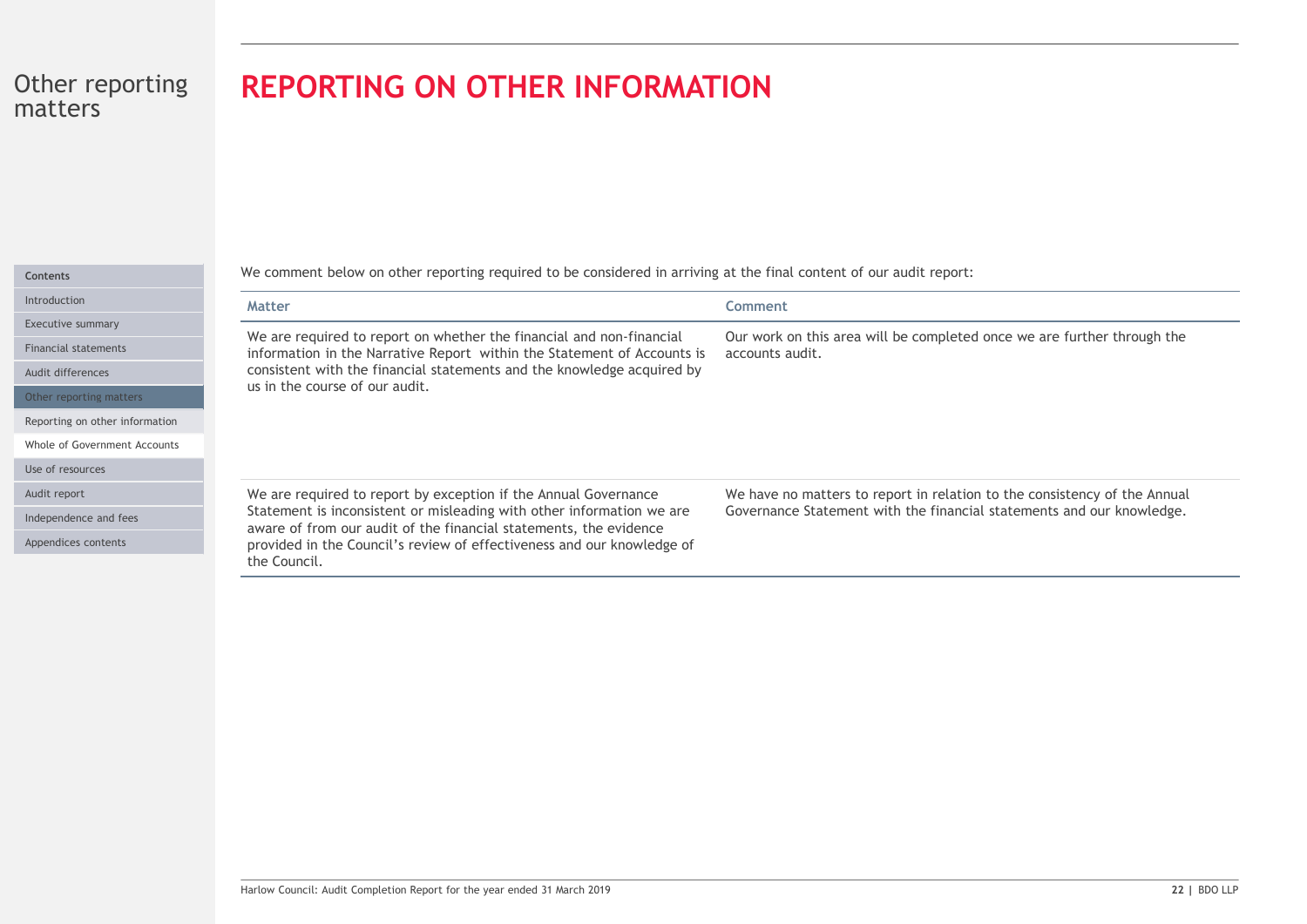Whole of Government Accounts

Use of resources Audit report

Independence and fees Appendices contents

|                             | <b>WHOLE OF GOVERNMENT ACCOUNTS</b>                                                                                                              |                                                                                |  |  |  |  |
|-----------------------------|--------------------------------------------------------------------------------------------------------------------------------------------------|--------------------------------------------------------------------------------|--|--|--|--|
|                             |                                                                                                                                                  |                                                                                |  |  |  |  |
|                             |                                                                                                                                                  |                                                                                |  |  |  |  |
|                             |                                                                                                                                                  |                                                                                |  |  |  |  |
|                             |                                                                                                                                                  |                                                                                |  |  |  |  |
|                             |                                                                                                                                                  |                                                                                |  |  |  |  |
| <b>Contents</b>             | <b>Matter</b>                                                                                                                                    | Comment                                                                        |  |  |  |  |
| Introduction                | Auditors are required to review Whole of Government Accounts (WGA)                                                                               | Local authorities were required to submit the unaudited DCT to HM Treasury and |  |  |  |  |
| <b>Executive summary</b>    | information prepared by component bodies that are over the prescribed                                                                            | auditors by 28 June 2019. The Council met this deadline.                       |  |  |  |  |
| <b>Financial statements</b> | threshold of £500 million in any of: assets (excluding property, plant and<br>equipment); liabilities (excluding pension liabilities); income or | We are planning to submit the relevant section of the assurance statement to   |  |  |  |  |
| Audit differences           | expenditure. The Council falls below the threshold for review and there is                                                                       | the National Audit Office on 24 October 2019.                                  |  |  |  |  |
| Other reporting matters     | no requirement for further work other than to submit the section on the                                                                          |                                                                                |  |  |  |  |
|                             | WGA Assurance Statement to the WGA audit team with the total values                                                                              |                                                                                |  |  |  |  |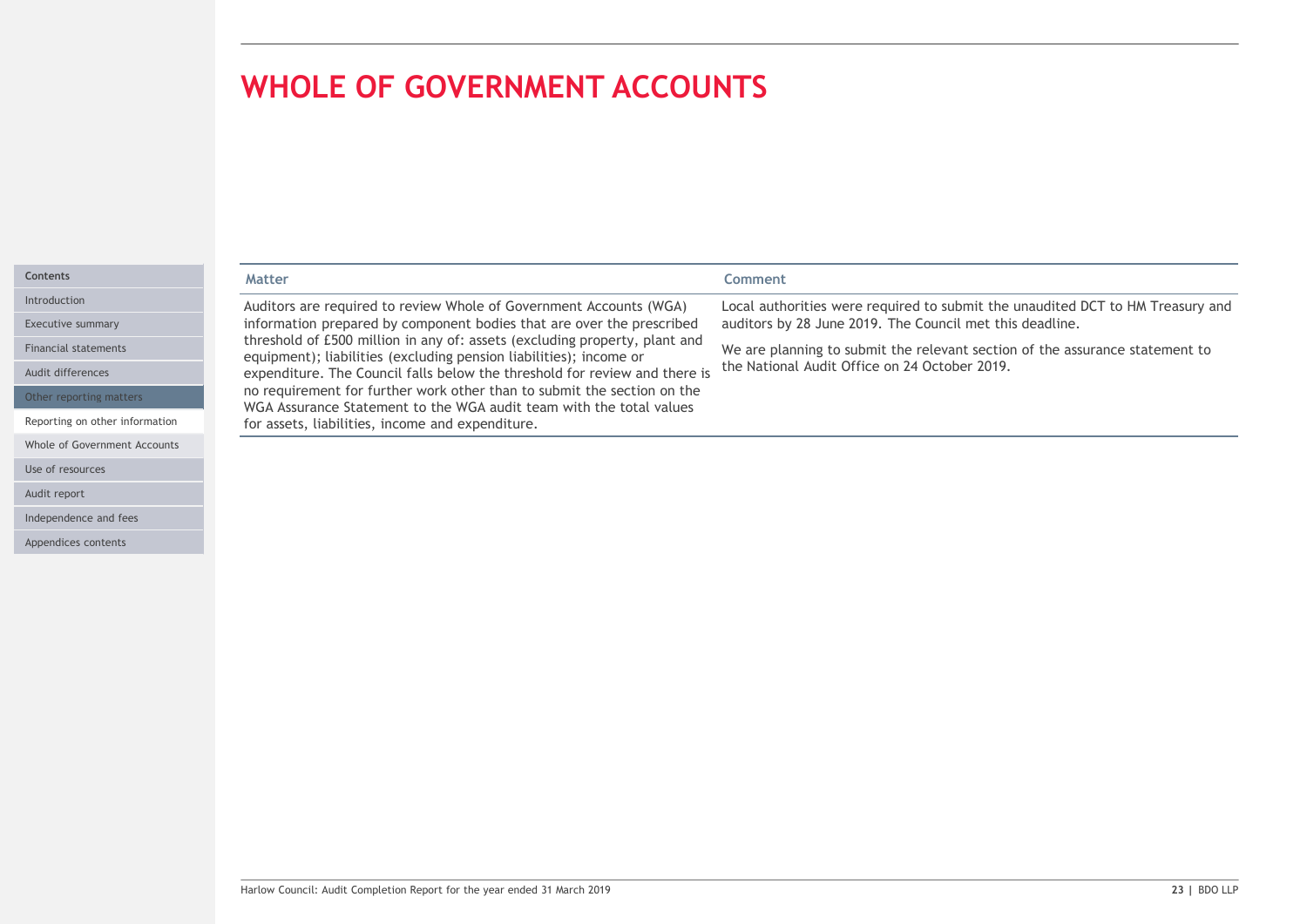# Use of resources

# **OVERVIEW**

# Contents

Audit differences

Use of resources

Other reporting matters

Overview **of the contract of the contract of the contract of the contract of the contract of the contract of the contract of the contract of the contract of the contract of the contract of the contract of the contract of t** 

Other deficiencies

Audit report

Independence and fees

Appendices contents

We are required to be satisfied that proper arrangements have been made to secure economy, efficiency and effectiveness in the use of resources (value Introduction **Except for money)** and report to you on an 'except for' basis. This is based on the **Interior and the** Executive summary **Executive summary Executive summary Executive summary EXECUTE:** 

Financial statements **Exercicians Convertsery of the audited body had proper arrangements to Morking with** ensure it took properly informed decisions and deployed resources to achieve planned and sustainable outcomes for taxpayers and local people.

There are three sub criteria that we consider as part of our overall risk assessment:

- Sustainable resource deployment
- Informed decision making
- Working with partners and other third parties.

As noted in our Audit Plan we did not identify any significant risks relating to Use of Resources and we plan to issue an unmodified use of resources conclusion.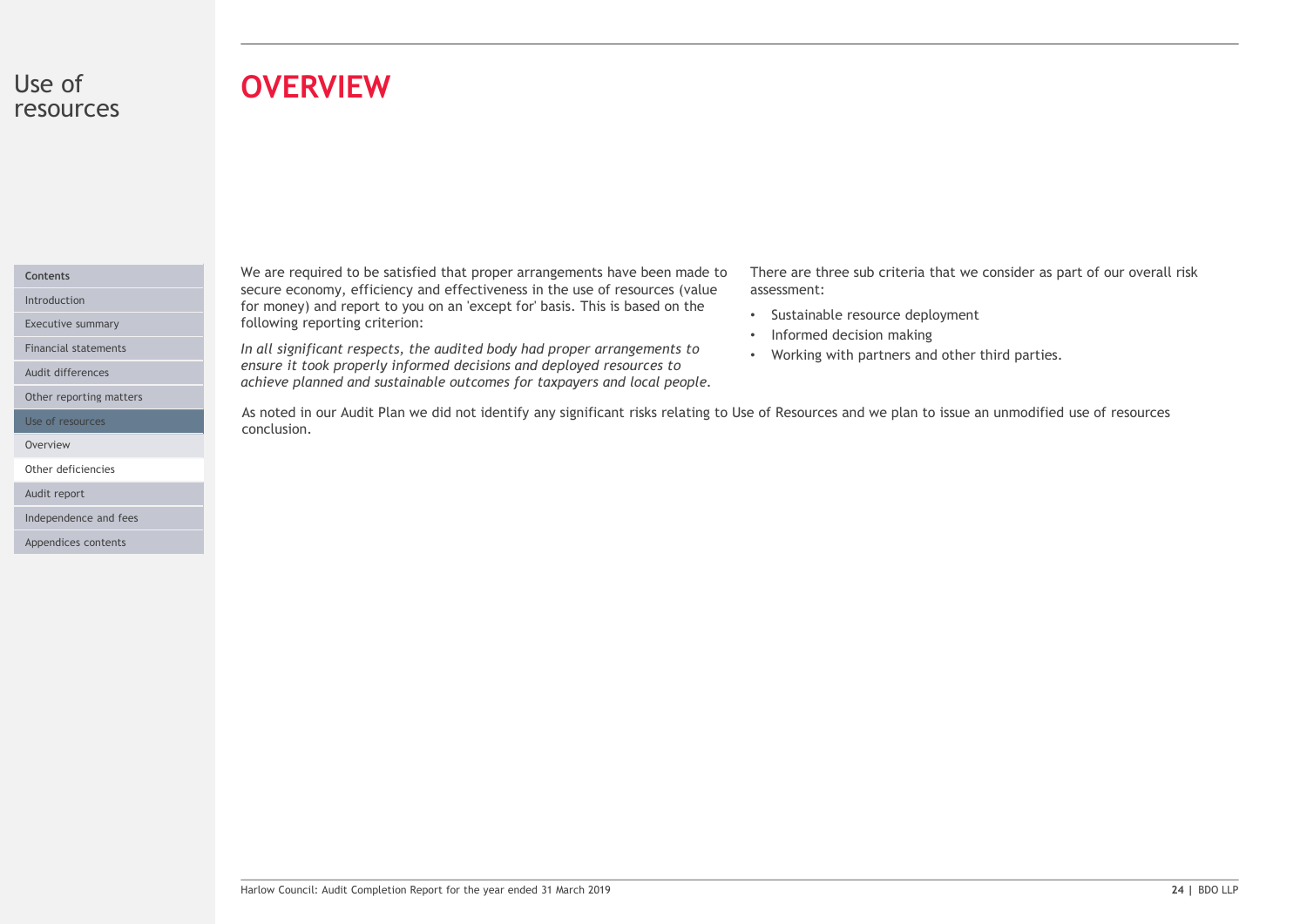# OTHER DEFICIENCIES

|                                                  | <b>OTHER DEFICIENCIES</b>     |                                                                                                                                                                                                                                                    |                                                                                                                                                                                                                                                                                                      |                                  |
|--------------------------------------------------|-------------------------------|----------------------------------------------------------------------------------------------------------------------------------------------------------------------------------------------------------------------------------------------------|------------------------------------------------------------------------------------------------------------------------------------------------------------------------------------------------------------------------------------------------------------------------------------------------------|----------------------------------|
|                                                  |                               |                                                                                                                                                                                                                                                    |                                                                                                                                                                                                                                                                                                      |                                  |
|                                                  | Area                          | <b>Observation &amp; implication</b>                                                                                                                                                                                                               | Recommendation                                                                                                                                                                                                                                                                                       | <b>Management response</b>       |
| Executive summary                                | Sales invoicing               | When a new debtor is set up there are no<br>checked that the person authorising the<br>form has the appropriate authority.                                                                                                                         | Implement a check to confirm that the<br>staff member authorising the set up of a<br>new debtor has the authority to do so.                                                                                                                                                                          | [xx]                             |
| <b>Financial statements</b><br>Audit differences | Journals authorisation        | Journals are created by the originating                                                                                                                                                                                                            | Authorise Journals once entered onto<br>[xx]<br>Agresso to ensure that they have been<br>correctly entered.                                                                                                                                                                                          |                                  |
| Other reporting matters                          |                               | officer and then approved by a senior                                                                                                                                                                                                              |                                                                                                                                                                                                                                                                                                      |                                  |
|                                                  |                               | officer on a journal transfer paper. The<br>originating officer then enters the journal<br>onto Agresso. This means that there is<br>no check when the journal is entered on<br>to the system and unauthorised journals                            |                                                                                                                                                                                                                                                                                                      |                                  |
|                                                  |                               |                                                                                                                                                                                                                                                    |                                                                                                                                                                                                                                                                                                      |                                  |
| Other deficiencies                               |                               |                                                                                                                                                                                                                                                    |                                                                                                                                                                                                                                                                                                      |                                  |
|                                                  |                               | could potentially be posted.                                                                                                                                                                                                                       |                                                                                                                                                                                                                                                                                                      |                                  |
| Independence and fees                            | Evidence of review of         | A reconciliation is carried out of council                                                                                                                                                                                                         | The preparer and reviewer should both                                                                                                                                                                                                                                                                | Agreed and has been implemented. |
| Appendices contents                              | council tax<br>reconciliation | tax from Civica (Billing system), to PARIS,<br>which relates to cash receipts and the<br>general ledger (Agresso). The<br>reconciliation is then reviewed by the<br>senior service accountant. There is no<br>evidence of this review retained     | sign the reconciliation as evidence of the<br>work performed.                                                                                                                                                                                                                                        |                                  |
|                                                  | Related party<br>transaction  | The council does not currently obtain<br>updated declarations of interest each<br>year from members, this means that the<br>information used to comply the related<br>party transaction notes in the accounts<br>may be incomplete or out of date. | Obtain updated declarations of interest<br>at the end of every financial year from<br>all Members & Officers and obtain<br>declaration of interests from members<br>when they resign. This will ensure there<br>are no undisclosed related parties and<br>that the disclosure is complete in nature. | [xx]                             |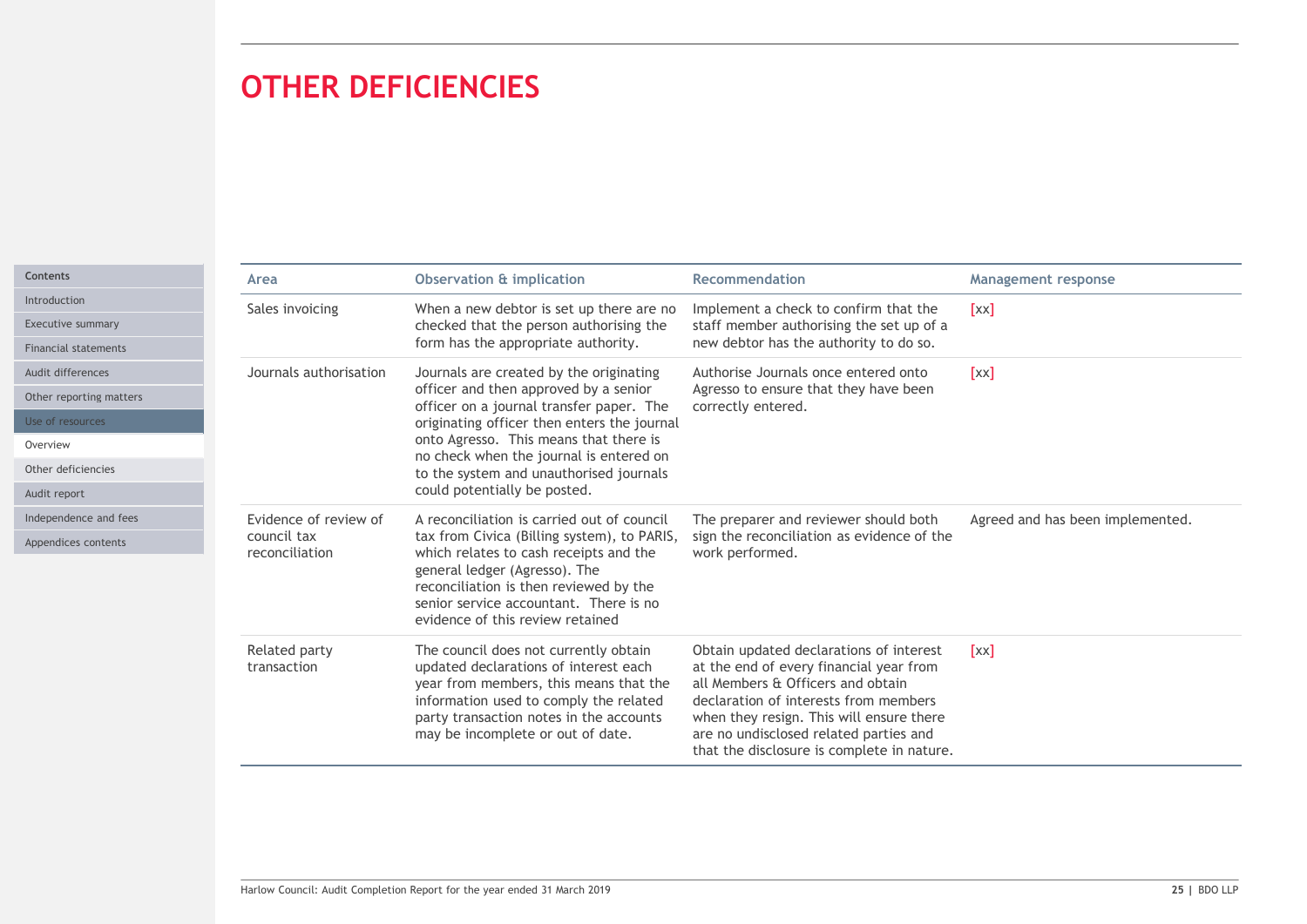# Audit report **OVERVIEW**

# Contents

Executive summary

Financial statements

Other reporting matters

Use of resources

Audit report

Appendices contents

# Opinion on financial statements

Introduction **Exercician Controller Cournal Curaudit work is still on going and we will determine the opinion to be Curawork on the Curawork on the Superversion of the Superversion of the Superversion of the Superversion o** issued once complete.

### Conclusion on use of resources

Audit differences **Audit differences Example 20** We anticipate issuing an unmodified use of resources conclusion.

### Conclusion relating to going concern

**COVERVIEW**<br>
Opinion on financial statements<br>
Our audit work is still on going and we will determine the opinion to be<br>
stated once complete.<br>
Sconclusion on use of resources<br>
Conclusion on use of resources<br>
We anticipate We have nothing to report in respect of the applicability of the going concern basis of accounting or the Group's ability to continue as a going concern for a period of at least twelve months from the date of approval of the financial statements. Overview

There are to material uncertainties in relation to going concern disclosed in<br>There are on anterial uncertainties in relation to going concern disclosed in<br>the theration to in our report.<br>Harlow Council: Audit Completion R Independence and fees **There are no material uncertainties in relation to going concern disclosed in** the financial statements of which we are aware that we need to draw attention to in our report.

# Other information

Our work on this area is still ongoing, however we have not identified any material misstatements to date.

# Annual Governance Statement

Our work on this area is still ongoing, however we have no matters to report in relation to the Annual Governance Statement as it is not inconsistent or misleading with other information we are aware of to date.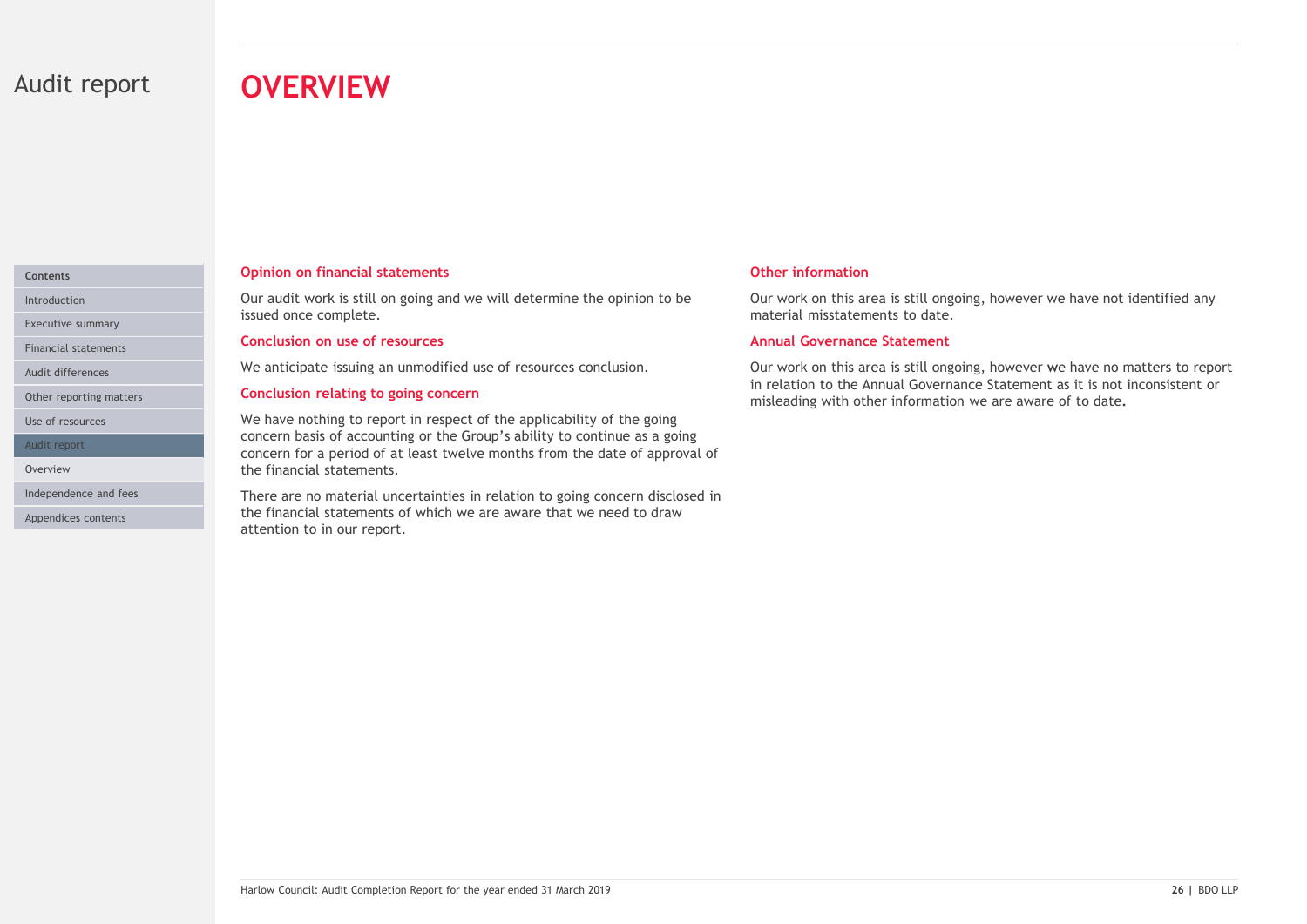# INDEPENDENCE

# Contents

Audit differences

Other reporting matters

Use of resources

Audit report

Independence and fees

Independence

Appendices contents

Under ISAs (UK) and the Introduction **FRC's Ethical Standard** We have embedded Executive summary **Executive summary We are required, as** in our method Financial statements **auditors, to confirm** programmes. our independence.

Under ISAs (UK) and the FRC's Ethical Standard, we are required as auditors to confirm our independence.

We have embedded the requirements of the Standards in our methodologies, tools and internal training programmes. Our internal procedures require that audit engagement partners are made aware of any matters which may reasonably be thought to bear on the integrity, objectivity or independence of the firm, the members of the engagement team or others who are in a position to influence the outcome of the engagement. This document considers such matters in the context of our audit for the year ended 31 March 2019.

Exais of services, other than audit, provided by us to<br>
the Group during the period and up to the date of this<br>
the Group during the period of the Group of the gradient of the year of the year ended in the additionally wit Details of services, other than audit, provided by us to the Group during the period and up to the date of this report are set out in the appendices and were provided in our Audit Plan. We understand that the provision of these services was approved by the Audit and Standards Committee in advance in accordance with the Group's policy on this matter.

Details of rotation arrangements for key members of the audit team and others involved in the engagement were provided in our Audit Plan.

We have not identified any other relationships or threats that may reasonably be thought to bear on our objectivity and independence.

We confirm that the firm, the engagement team and other partners, directors, senior managers and managers conducting the audit comply with relevant ethical requirements including the FRC's Ethical Standard or the IESBA Code of Ethics as appropriate and are independent of the Council and the Group.

We also confirm that we have obtained confirmation of independence from non BDO auditors and external audit experts involved in the audit comply with relevant ethical requirements including the FRC's Ethical Standard and are independent of the Council and the Group.

Should you have any comments or queries regarding any independence matters we would welcome their discussion in more detail.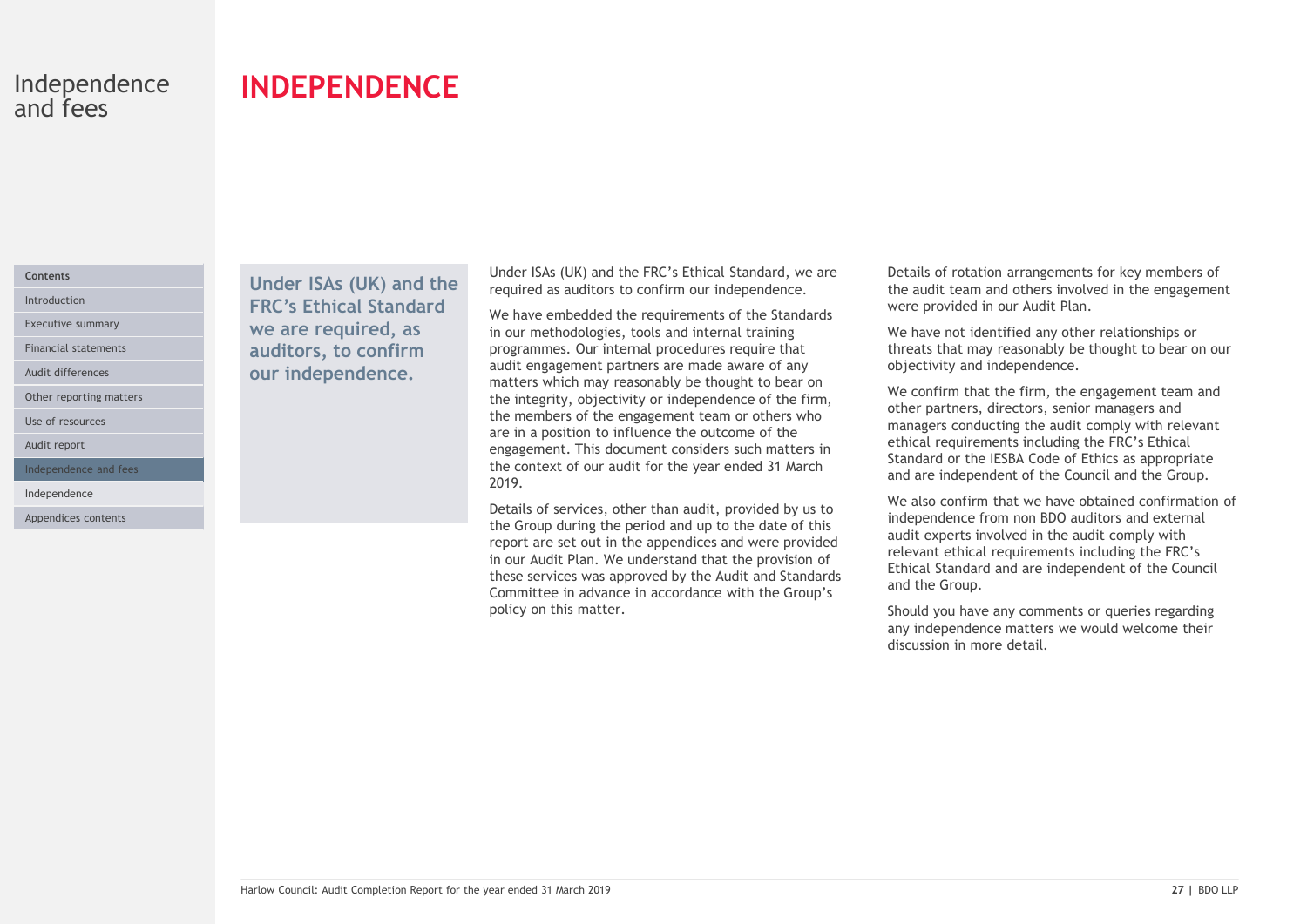# APPENDICES CONTENTS

| $\mathsf{A}$ | Our responsibilities                         | 29 |
|--------------|----------------------------------------------|----|
|              | Responsibilities and reporting               | 29 |
|              | Additional matters we are required to report | 30 |
| B            | <b>Outstanding matters</b>                   | 31 |
|              | Audit quality                                | 32 |
| D            | Letter of representation                     | 33 |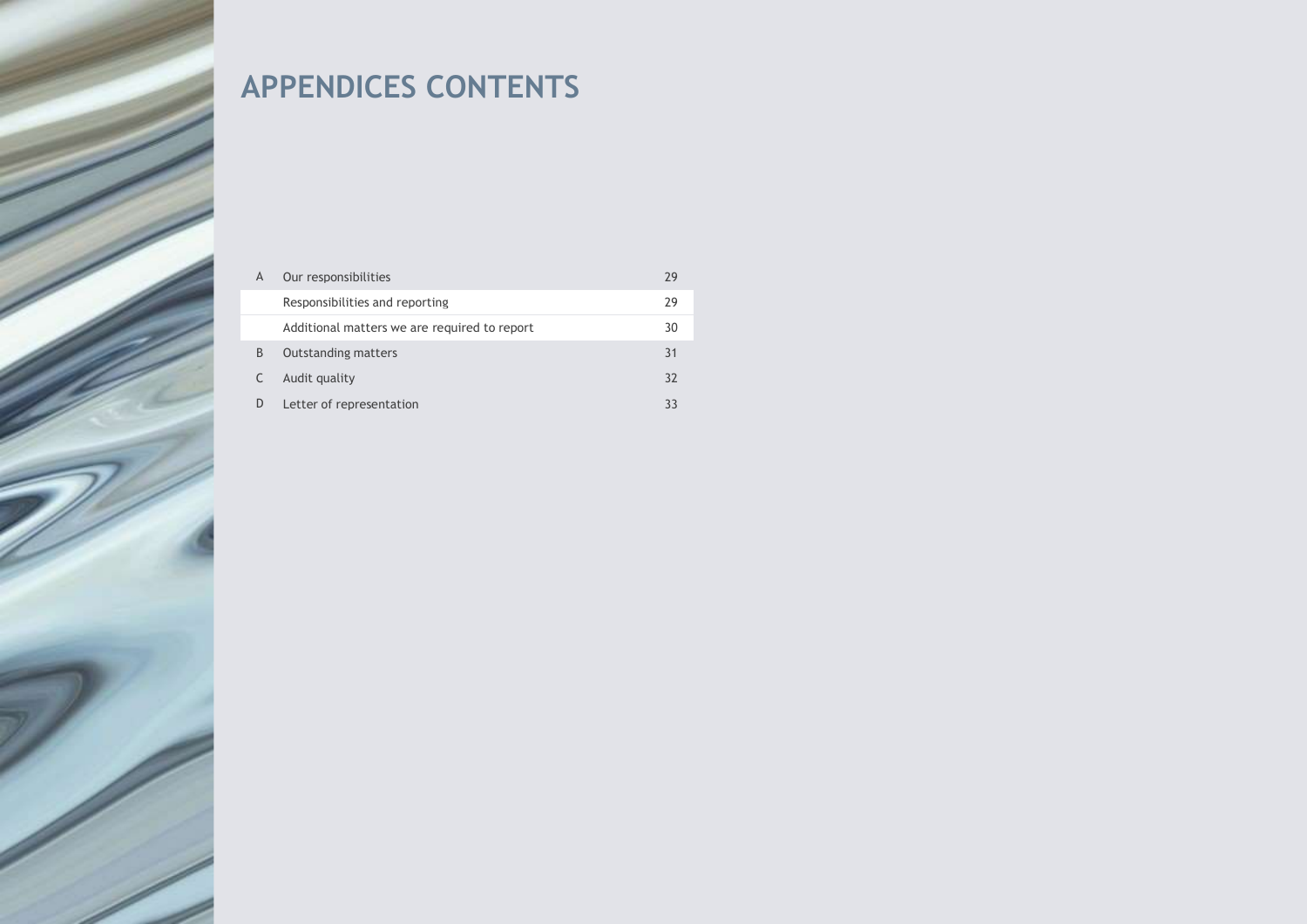# RESPONSIBILITIES AND REPORTING

**Responsibilities and reporting** 

# Contents

Appendices contents

Our responsibilities

Additional matters we are required to report

Outstanding matters

Representative letter

Representative letter 2

Representative letter 3

## Our responsibilities and reporting

We are responsible for performing our audit under International Standards on Auditing (UK) to form and express an opinion on your consolidation Group and Council financial statements. We report our opinion on the financial statements to the members of the Council.

We read and consider the 'other information' contained in the Statement of Accounts such as the Narrative Report. We will consider whether there is a Audit quality **the constant inconsistency between the other information and the financial** and the financial and the financial and the financial and the financial and the financial and the financial and the financial and t statements or other information and our knowledge obtained during the audit.

> We report where we consider that the Group has not put in place proper arrangements for securing economy, efficiency and effectiveness in its use of resources.

> We review the Whole of Government Accounts Data Collection Tool provided to HM Treasury and express an opinion on whether it is consistent with the audited financial statements.

# What we don't report

Our audit is not designed to identify all matters that may be relevant to the Audit and Standards Committee and cannot be expected to identify all matters that may be of interest to you and, as a result, the matters reported may not be the only ones which exist.

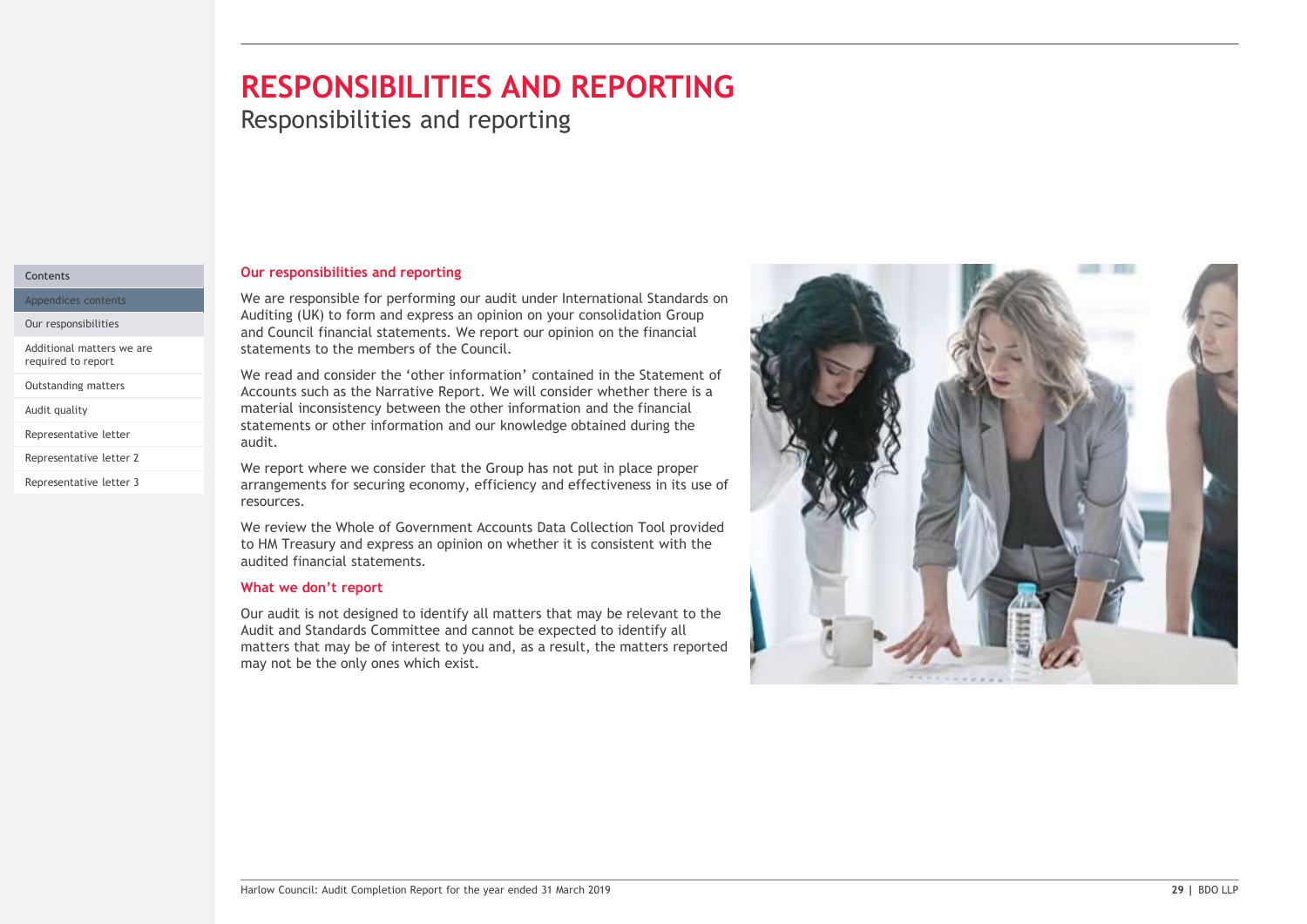# ADDITIONAL MATTERS WE ARE REQUIRED TO REPORT

# Contents Appendices contents

Our responsibilities

Additional matters we are required to report

Outstanding matters

Audit quality

Representative letter

Representative letter 2

Representative letter 3

|                      | ADDITIONAL MATTERS WE ARE REQUIRED TO REPORT                             |                                                                                                                                                 |
|----------------------|--------------------------------------------------------------------------|-------------------------------------------------------------------------------------------------------------------------------------------------|
|                      |                                                                          |                                                                                                                                                 |
|                      |                                                                          |                                                                                                                                                 |
|                      |                                                                          |                                                                                                                                                 |
|                      |                                                                          |                                                                                                                                                 |
|                      | Issue                                                                    | <b>Comments</b>                                                                                                                                 |
| $\blacktriangleleft$ | Significant difficulties encountered during the audit.                   | We have encountered a number of difficulties during the audit. See<br>other matters page for further details.                                   |
| $\overline{2}$       | Written representations which we seek.                                   | We enclose a copy of our draft representation letter.                                                                                           |
| $\overline{3}$       | Any fraud or suspected fraud issues.                                     | No exceptions to note.                                                                                                                          |
| $\overline{4}$       | Any suspected non-compliance with laws or regulations.                   | No exceptions to note.                                                                                                                          |
| 5 <sub>1</sub>       | Significant matters in connection with related parties.                  | We noted that the Council does not request updated declarations of<br>interest annually, a recommendation has been made in relation to<br>this. |
|                      |                                                                          |                                                                                                                                                 |
|                      |                                                                          |                                                                                                                                                 |
|                      |                                                                          |                                                                                                                                                 |
|                      |                                                                          |                                                                                                                                                 |
|                      |                                                                          |                                                                                                                                                 |
|                      |                                                                          |                                                                                                                                                 |
|                      |                                                                          |                                                                                                                                                 |
|                      |                                                                          |                                                                                                                                                 |
|                      |                                                                          |                                                                                                                                                 |
|                      |                                                                          |                                                                                                                                                 |
|                      |                                                                          |                                                                                                                                                 |
|                      |                                                                          |                                                                                                                                                 |
|                      | Harlow Council: Audit Completion Report for the year ended 31 March 2019 | 30   BDO LLP                                                                                                                                    |
|                      |                                                                          |                                                                                                                                                 |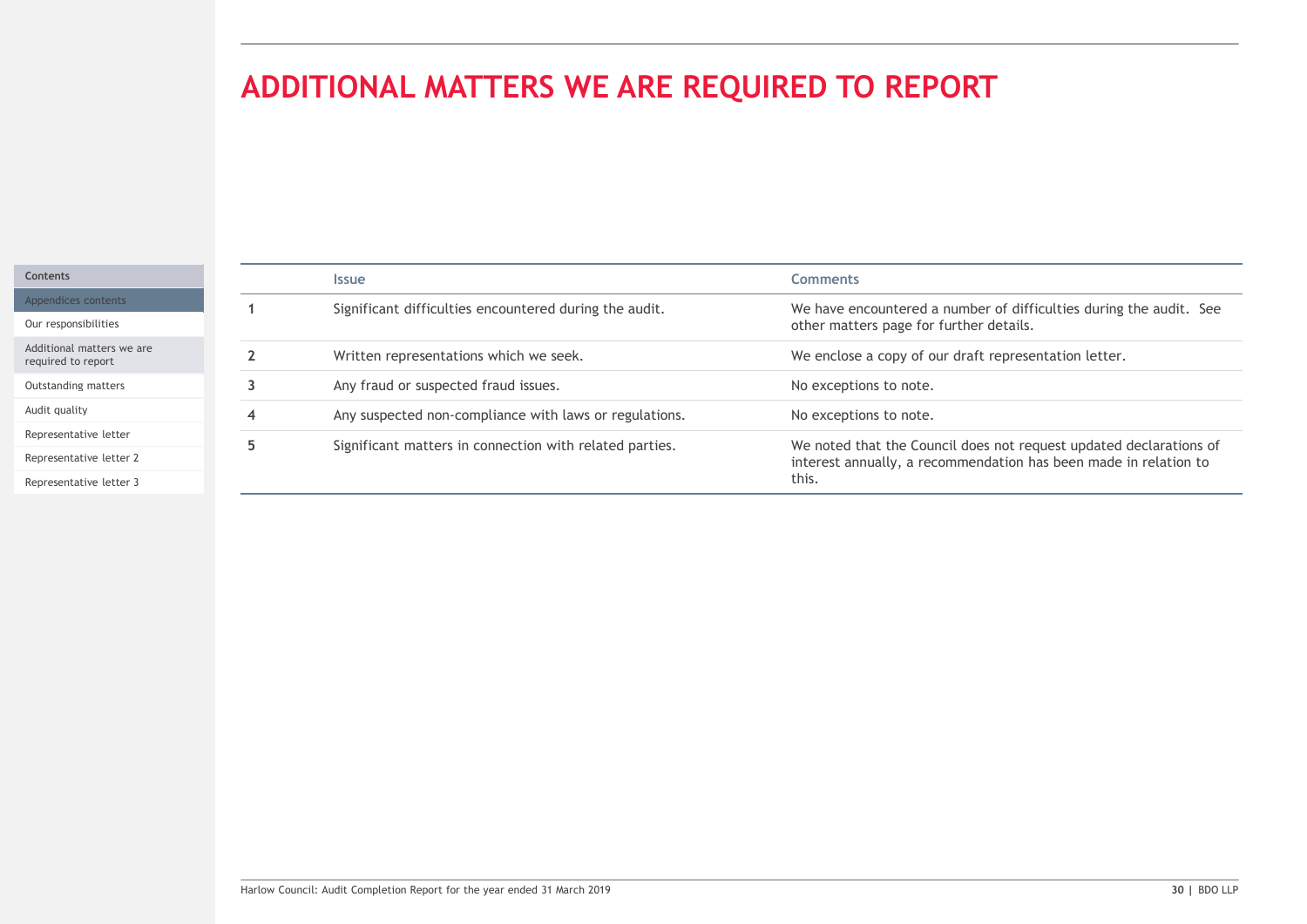# **OUTSTANDING MATTERS** matters in the control of the con-

# Contents

Appendices contents

Our responsibilities

Additional matters we are

Outstanding matters

Audit quality **Audit quality Audit quality Audit quality Audit Quality Audit Quality Audit Quality Audit** 

Representative letter 3

Our audit work is ongoing in respect of the financial statements and use of resources for the year ended 31 March 2019.

The following matters are outstanding at the date of this report and could impact our audit opinion. We will update you on their current status at the Audit and Standards Committee meeting at which this report is considered: **UTSTANDING MATTERS**<br>
audit work is ongoing in respect of the financial statements and use of<br>
vurces for the year ended 31 March 2019.<br>
following matters are outstanding at the date of this report and could<br>
act our audit

following areas: required to report<br>Completion of outstanding testing. There is work outstanding in the

- Creditors, Income and Expenditure testing. Representative letter 2 Representative letter<br>Receipt and review of the remaining samples relating to Debtors,
	-
	-
	-
	-
	-
	-
	-
	-
	-
	- points.
	-

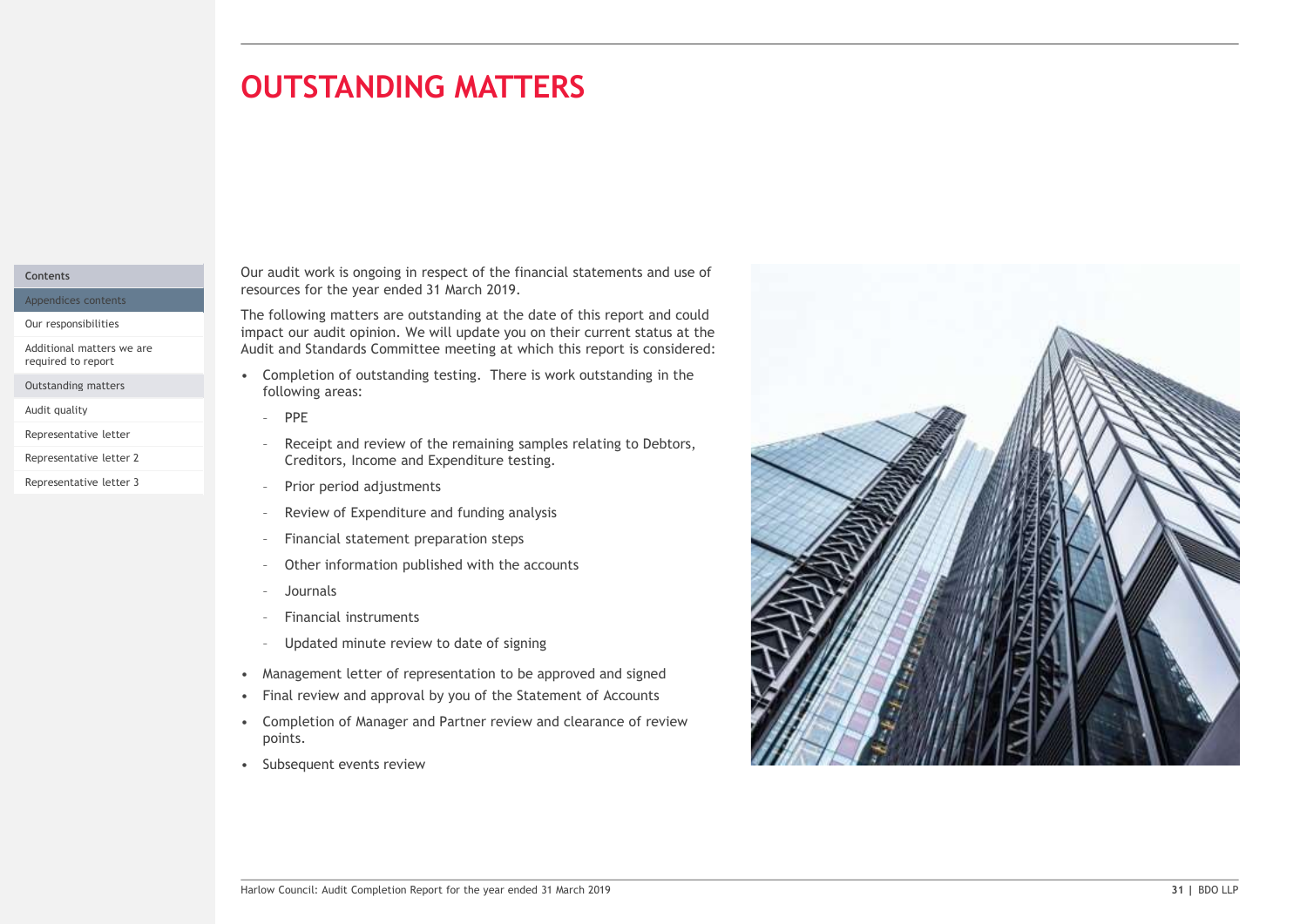# **AUDIT QUALITY**

# Contents

Appendices contents

Our responsibilities

Additional matters we are required to report

Outstanding matters

Audit quality

Representative letter

Representative letter 2

Representative letter 3



# BDO is totally committed to audit quality

It is a standing item on the agenda of BDO's Leadership Team who, in conjunction with the Audit Stream Executive (which works to implement strategy and deliver on the audit stream's objectives), monitor the actions required to maintain a high level of audit quality within the audit stream and address findings from external and internal inspections.

BDO welcomes feedback from external bodies and is committed to implementing a necessary actions to address their findings.

We recognise the importance of continually seeking to improve audit quality and enhancing certain areas. Alongside reviews from a number of external reviewers, the AQR (the Financial Reporting Council's Audit Quality Review team), QAD (the ICAEW Quality Assurance Department) and the PCAOB (Public Company Accounting Oversight Board who oversee the audits of US companies), the firm undertakes a thorough annual internal Audit Quality Assurance Review and as member firm of the BDO International network we are also subject to a quality review visit every three years.

We have also implemented additional quality control review processes for all listed and public interest audits.

More details can be found in our Transparency Report at www.bdo.co.uk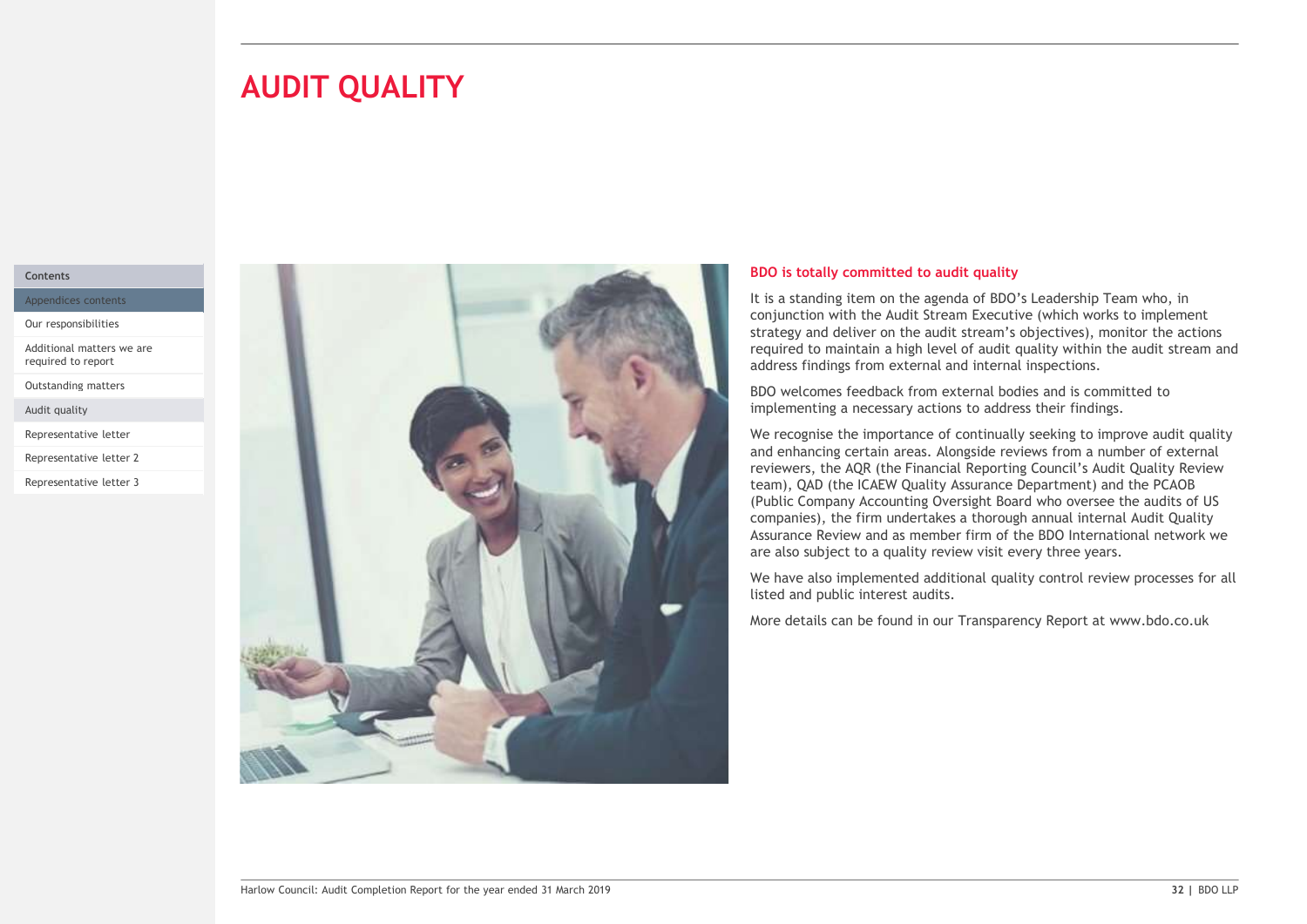# Letter of representation

# **Contents**

Appendices contents

Additional matters we are required to report

Outstanding matters

Representative letter

Representative letter 3

# BDO LLP 16 The Havens BDO LLP<br>16 The Havens<br>Ransomes Europark<br>Ipswich<br>Para Sirs<br>Financial statements of Harlow District Council for the year ended Going con Ipswich IP3 9SJ

### Dear Sirs

Financial statements of Harlow District Council for the year ended Our responsibilities 31 March 2019

BDO LLP<br>
16 The Havens<br>
Ransomes Europark<br>
IP3 95J<br>
Dear Sirs<br>
Financial statements of Harlow District Council for the year ended<br>
31 March 2019<br>
We confirm that the following representations given to you in connection<br>
we We confirm that the following representations given to you in connection with your audit of the Group and the Council' financial statements for the year ended 31 March 2019 are made to the best of our knowledge and belief, and after having made appropriate enquiries of other officers and Audit quality **members of the Council and other Group entities.** 

The Head of Finance has fulfilled his responsibilities for the preparation and presentation of the Group and the Council financial statements as set out in Representative letter 2 the Accounts and Audit Regulations 2015 and in particular that the financial statements give a true and fair view of the financial position of the Group and the Council as of 31 March 2019 and of its income and expenditure and cash flows for the year then ended in accordance with proper practices as set out in the CIPFA/LASAAC Code of Practice on Local Authority Accounting in the United Kingdom (the Code).

> We have fulfilled our responsibilities on behalf of the Council, as set out in the Accounts and Audit Regulations 2015, to make arrangements for the proper administration of the Council's financial affairs, to conduct a review at least once in a year of the effectiveness of the system of internal control and approve the Annual Governance Statement, to approve the Statement of Accounts (which include the financial statements), and for making accurate representations to you.

> We have provided you with unrestricted access to persons within the entity from whom you determined it necessary to obtain audit evidence. In addition, all the accounting records of the Council have been made available to you for the purpose of your audit and all the transactions undertaken by the Council have been properly reflected and recorded in the accounting records. All other records and related information, including minutes of management and other meetings have been made available to you.

### Going concern

We have made an assessment of the Group and the Council's ability to continue as a going concern for a period of at least twelve months from the date on which the financial statements were approved for release. As a result of our assessment we consider that the Group and the Council is able to continue to operate as a going concern and that it is appropriate to prepare the financial statements on a going concern basis

In making our assessment we did not consider there to be any material uncertainty relating to events or conditions that individually or collectively may cast significant doubt on the Group and the Council's ability to continue as a going concern.

# Laws and regulations

In relation to those laws and regulations which provide the legal framework within which the Council's business is conducted and which are central to our ability to conduct our business, we have disclosed to you all instances of possible non-compliance of which we are aware and all actual or contingent consequences arising from such instances of non-compliance.

# Post balance sheet events

There have been no events since the balance sheet date which either require changes to be made to the figures included in the financial statements or to be disclosed by way of a note. Should any material events of this type occur, we will advise you accordingly.

Client name and Letter headed paper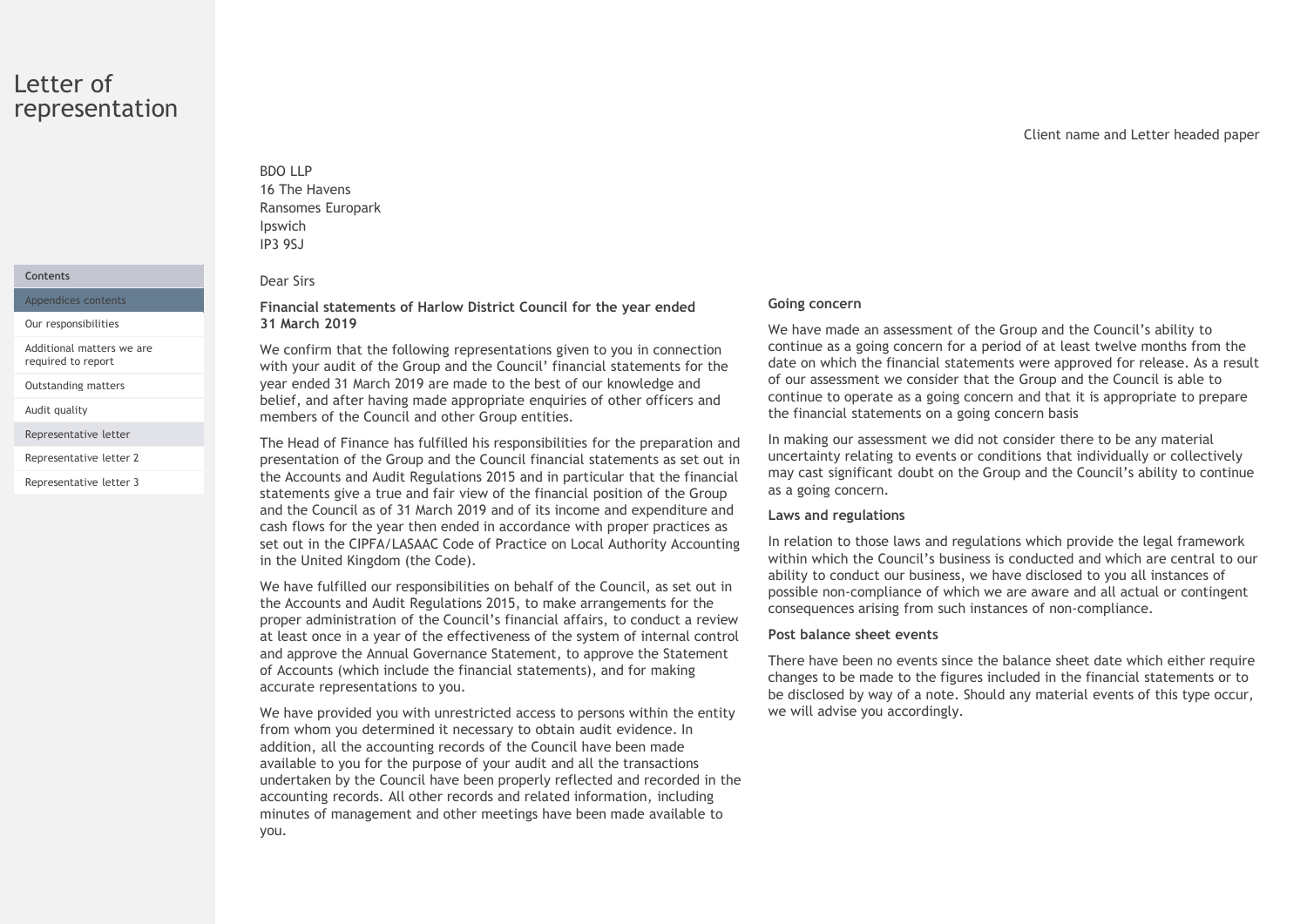### **Contents**

Appendices contents

Our responsibilities

Additional matters we are required to report

Outstanding matters

Representative letter 2

Representative letter 3

### Fraud and error

We are responsible for adopting sound accounting policies, designing, implementing and maintaining internal control, to, among other things, help assure the preparation of the financial statements in conformity with generally accepted accounting principles and preventing and detecting fraud and error.

We have considered the risk that the financial statements may be materially misstated due to fraud and have identified no significant risks. Audit quality

Representative letter **The Communist Communist Communist Communist Communist Communist Communist Communist Communist Communist Communist Communist Communist Communist Communist Communist Communist Communist Communist Commu** fraud involving management or employees. Additionally, we are not aware of any fraud or suspected fraud involving any other party that could materially affect the financial statements.

> To the best of our knowledge we are not aware of any allegations of fraud or suspected fraud affecting the financial statements that have been communicated by employees, former employees, analysts, regulators or any other party.

### Misstatements

We attach a schedule showing uncorrected misstatements that you have identified, which we acknowledge that you request we correct. Where appropriate we have explained our reasons for not correcting such misstatements below. In our opinion, the effects of not recording such identified financial statement misstatements are, both individually and in the aggregate, immaterial to the financial statements as a whole.

# Related party transactions

We have disclosed to you the identity of all related parties and all the related party relationships and transactions of which we are aware. We have appropriately accounted for and disclosed such relationships and transactions in accordance with the applicable financial reporting framework.

Other than as disclosed in note 33 to the financial statements, there were no loans, transactions or arrangements between any Group entity and Council members or their connected persons at any time in the year which were required to be disclosed.

# Carrying value and classification of assets and liabilities

We have no plans or intentions that may materially affect the carrying value or classification of assets or liabilities reflected in the consolidated Group and Council financial statements.

# Accounting estimates

# a) Pension fund assumptions

We confirm that the actuarial assumptions underlying the valuation of the Local Government Pension Scheme (LGPS) liabilities, as applied by the scheme actuary, are reasonable and consistent with our knowledge of the business. These assumptions include:

- Rate of inflation (CPI): 2.45%
- Rate of increase in salaries: 3.95%
- Rate of increase in pensions: 2.45%
- Rate of discounting scheme liabilities: 2.4%

We also confirm that the actuary has applied up-to-date mortality tables for life expectancy of scheme members in calculating scheme liabilities.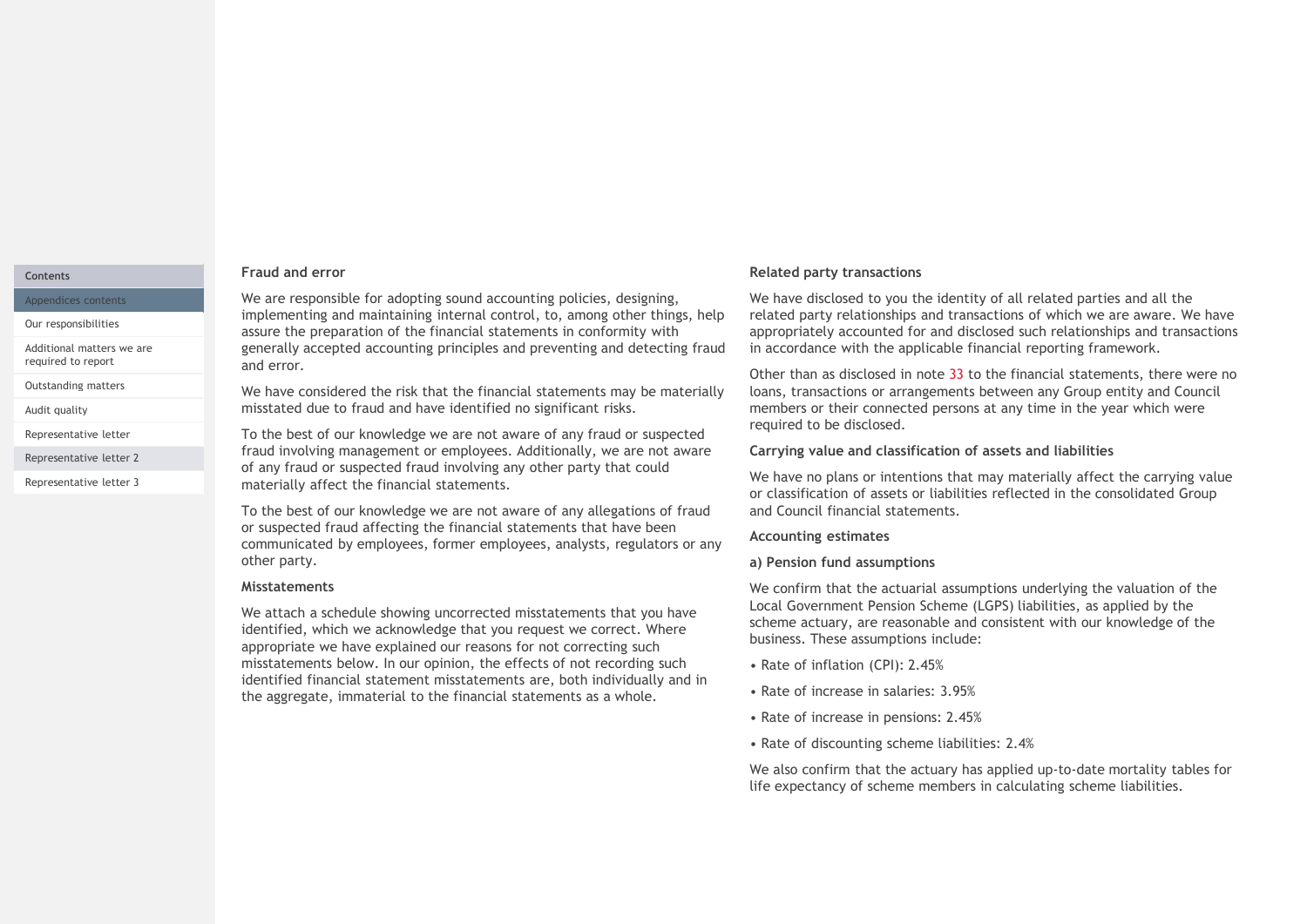# **Contents**

Appendices contents

Our responsibilities

Additional matters we are required to report

Outstanding matters

Representative letter

Representative letter 2

Representative letter 3

# b) Valuation of Council Dwellings, other land and buildings and investment properties

We are satisfied that the useful economic lives of the council dwellings, other land and buildings, and their constituent components, used in the valuation of the council dwellings and other land and buildings, and the calculation of the depreciation charge for the year, are reasonable.

We confirm that the valuations applied to other land and buildings revalued in the properties are the useful and buildings and<br>
We are astistied that the useful economic lives of the council dwellings,<br>
We are astistied that the useful economic lives of the council dwellings,<br>
We are astistied tha statements, are reasonable and consistent with our knowledge of the business and current market prices. Audit quality **Audit quality** in the vear, as provided by the valuer and accounted for in the financial

We are satisfied that investment properties have been appropriately assessed as Level 2 on the fair value hierarchy for valuation purposes and valued at fair value, based on highest and best use.

### c) Allowance for non-collection of receivables

We are satisfied that the impairment allowances for non-domestic rates, housing rent and sundry debt arrears are reasonable, based on collection rate data.<br>d) Non domestic rates appeals provision

We are satisfied that the provision recognised for non-domestic rates appeals is materially correct, and the calculation of historical appeals are consistent with those advised to me by the Valuation Office Agency. We confirm that the successful rates applied to outstanding appeals as at 31 March 2019 are consistent with our knowledge of the business.

### Litigation and claims

We have disclosed to you all known actual or possible litigation and claims whose effects should be considered when preparing the financial statements and these have been accounted for and disclosed in accordance with the requirements of accounting standards.

# Confirmation

We confirm that the above representations are made on the basis of enquiries of management and staff with relevant knowledge and experience (and, where appropriate, of inspection of supporting documentation) sufficient to satisfy ourselves that we can properly make each of the above representations to you.

We confirm that the financial statements are free of material misstatements, including omissions.

We acknowledge our legal responsibilities regarding disclosure of information to you as auditors and confirm that so far as we are aware, there is no relevant audit information needed by you in connection with preparing your audit report of which you are unaware. Each director and member has taken all the steps that they ought to have taken as a director or member of the Council in order to make themselves aware of any relevant audit information and to establish that you are aware of that information.

Yours faithfully

# Simon Freeman

Head of Finance and Deputy to the Managing Director

[date]

Cllr Stefan Mullard

Chair of the Audit and Standards Committee

[date]